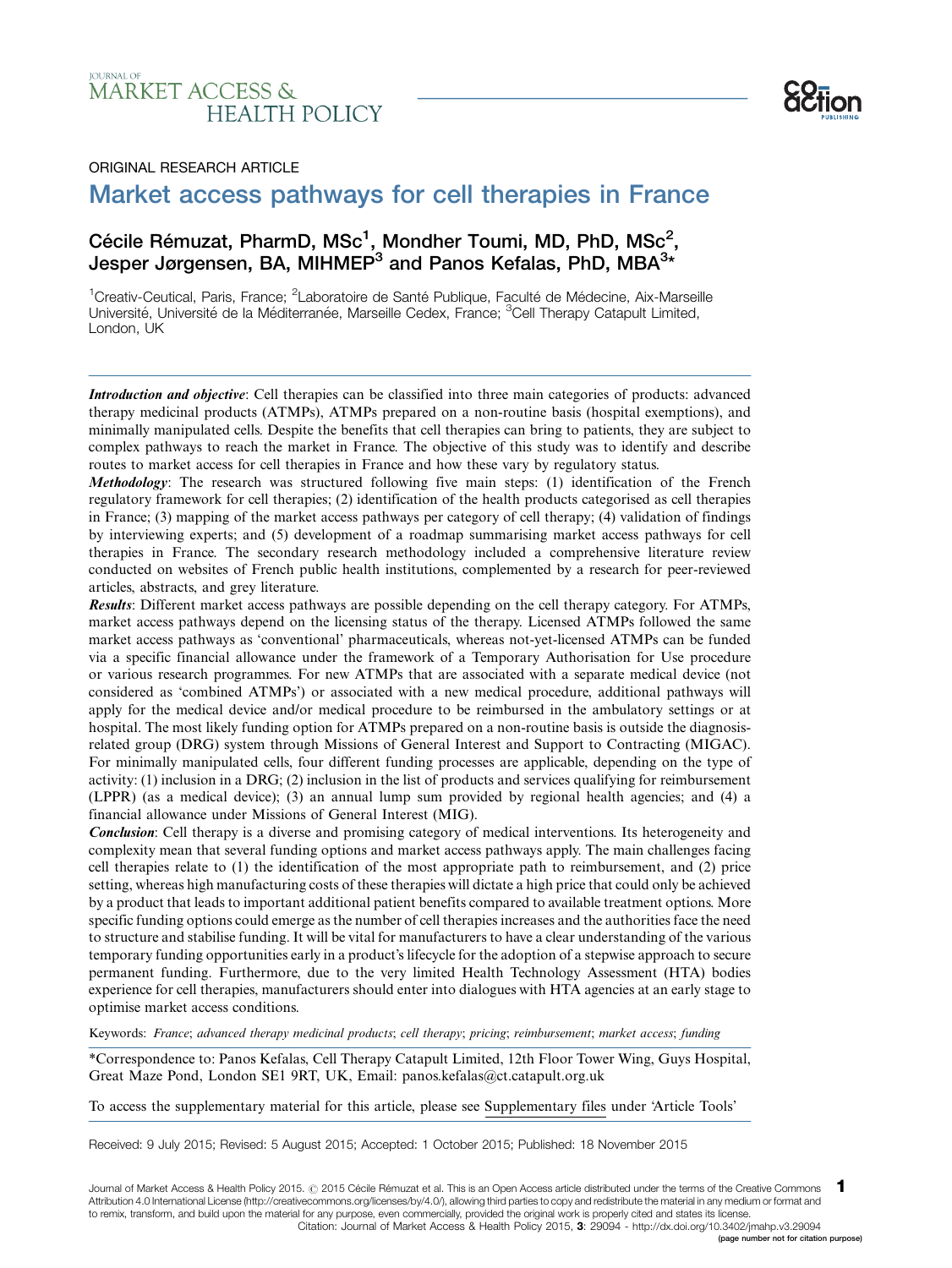Frances in medicine and biological research<br>have spurred the development of cell therapies for<br>the treatment of various diseases. Cell therapy is<br>defined by the American Society of Gene and Cell Therapy have spurred the development of cell therapies for the treatment of various diseases. Cell therapy is defined by the American Society of Gene and Cell Therapy as 'the administration of live whole cells or maturation of a specific cell population in a patient for the treatment of a disease' (1).

### European regulations related to cell therapies

In Europe, the Directive 2004/23/EC (2) set standards of quality and safety for the donation, procurement, testing, processing, preservation, storage, and distribution of human tissues and cells. $1$  For tissues and cells intended to be used for industrially manufactured products, further manufacturing steps are covered by Directive 2001/83/EC relating to medicinal products for human use (3). Due to the technical specificities and complexity of such therapies, harmonised rules were introduced in 2008 (European Commission (EC) Regulation No. 1394/2007 (4)) for the marketing of the so-called advanced therapy medicinal products (ATMPs), amending Directive 2001/83/EC and specifying the rules concerning their marketing authorisation, supervision, and monitoring.

Cell therapies can be classified into three main categories of products: ATMPs, ATMPs prepared on a non-routine basis (hospital exemptions), and minimally manipulated cells.

### Advanced therapy medicinal products

In Europe, the Human Tissue Authority defines ATMPs as 'innovative, regenerative therapies which combine aspects of medicine, cell biology, science and engineering for the purpose of regenerating, repairing or replacing damaged tissues or cells' (5), a definition that encompasses gene therapy medicinal products, somatic cell therapy medicinal products, $2$  tissue-engineered products, $3$ and combined  $ATMPs<sup>4</sup>$  (3, 4, 6). The main difference

between somatic cell therapy medicinal products and tissue-engineered products is the intended function of the product (i.e., the prevention, diagnosis, and/or treatment of diseases via pharmacological or metabolic actions for somatic cell therapies versus actions to regenerate, repair, or replace human tissue for tissue engineered products) (6). A cell therapy is considered as a medicinal product if it has the following attributes: it consists of the cells or tissues that have been subject to substantial cell or tissue manipulation and/or is intended for non-homologous use (i.e., cells or tissues are not intended for use for the same essential function(s) in recipient and donor) (4).

The ATMP regulation was designed to ensure a high level of human health protection and a free movement of ATMPs within the European Union (EU) (7). These products are authorised through a centralised marketing authorisation process and are assessed by a specialised body (the Committee for Advanced Therapies, or CAT). Between 2009 and May 2014, 12 marketing authorisation applications for ATMPs were filed, from which only four were approved. Among these, three were cell-based medicinal products which include both somatic cell therapy medicinal products and tissue engineered products (8). An additional cell therapy product was approved in February 2015 (9).

### ATMPs prepared on <sup>a</sup> non-routine basis (hospital exemptions)

ATMP regulation includes a specific exemption to this marketing authorisation, the so-called hospital exemption, which provides the EU Member States with the power to authorise the use of ATMPs prepared on a non-routine basis, provided that the product is used for individual patients in a hospital and under the professional responsibility of a medical practitioner (7). Some concerns have been raised with regard to this non-routine authorisation for ATMPs, due to differences in available efficacy and safety data compared to those for licensed equivalents; therefore, these exemptions are closely monitored by the EC (7).

### Minimally manipulated cells

Unlike ATMPs and hospital exemptions, minimally manipulated cells are not medicinal products. They are characterised by the two following criteria: no substantial cell or tissue modification, and the intention for homologous

<sup>&</sup>lt;sup>1</sup>Other directives specifically cover blood and blood products (other than haematopoietic progenitor cells) and human organs. Available from: [www.ec.europa.eu/health/blood\\_tissues\\_organs/key\\_documents/index\\_en.](http://www.ec.europa.eu/health/blood_tissues_organs/key_documents/index_en.htm#anchor5) [htm#anchor5](http://www.ec.europa.eu/health/blood_tissues_organs/key_documents/index_en.htm#anchor5)

<sup>&</sup>lt;sup>2</sup>'Somatic cell therapy medicinal product means a biological medicinal product which has the following characteristics: 1) contains or consists of cells or tissues that have been subject to substantial manipulation so that biological characteristics, physiological functions or structural properties relevant for the intended clinical use have been altered, or of cells or tissues that are not intended to be used for the same essential function(s) in the recipient and the donor; 2) is presented as having properties for, or is used in or administered to human beings with a view to treating, preventing or diagnosing a disease through the pharmacological, immunological or metabolic action of its cells or tissues'.

 $3$ <sup>3</sup>Tissue engineered product means a product that:  $-$  contains or consists of engineered cells or tissues, and – is presented as having properties for, or is used in or administered to human beings with a view to regenerating, repairing or replacing a human tissue'.

<sup>&</sup>lt;sup>4</sup>'Combined ATMT means an ATMT that fulfils the following conditions: - it must incorporate, as an integral part of the product, one or more medical devices within the meaning of Article 1(2)(a) of Directive 93/42/EEC or one or more active implantable medical devices within the meaning of Article 1(2)(c)

of Directive 90/385/EEC, and – its cellular or tissue part must contain viable cells or tissues, or - its cellular or tissue part containing non-viable cells or tissues must be liable to act upon the human body with action that can be considered as primary to that of the devices referred to'. An example cited in the EMA reflection paper on classification of ATMTs: 'The expanded autologous chondrocytes seeded onto a collagen membrane and administered, fixed on this membrane, into the joint cartilage lesion. The primary action of the combined product is given by the viable cells that repair the damaged tissue, while the medical device part is a tool that is needed to retain the cells physically to the cartilage defect'.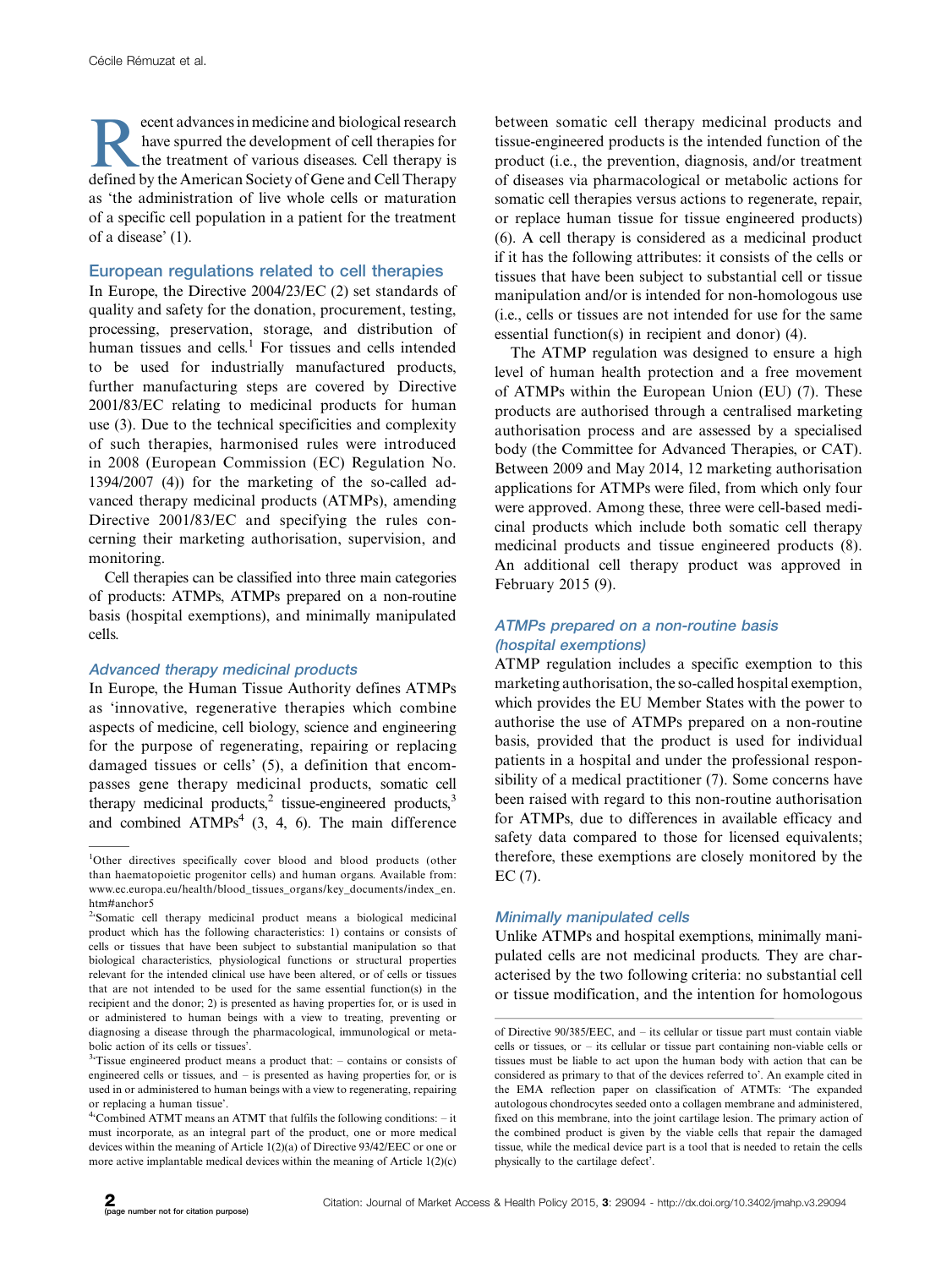use (i.e., used in the same essential function(s) in recipient and donor) (6).

There is variation in the degree of manipulation associated with the term 'minimally manipulated', as exemplified by simple cell separation approaches (e.g., platelets used in transfusions to prevent bleeding in patients with thrombocytopenia) compared to more complex selection processes (e.g., Cytovir CMV for the prevention of cytomegalovirus reactivation in patients following haematopoietic stem cell transplantation).

# French context for market access of cell therapies

In France, the different categories of cell therapies (i.e., ATMPs, hospital exemptions, and minimally manipulated cells) are governed by different regulatory statuses, which in turn lead to different market access pathways (10). So far, only one ATMP (ChondroCelect<sup>®</sup>) has been assessed by the Transparency Committee (Commission de la Transparence, or CT), the French health technology assessment agency, but reimbursement was not granted (11, 12).

These therapies are facing several challenges in terms of market access in France. Although cell therapies have the potential to cure chronic and/or severe diseases, long-term claims at launch are unlikely to be substantiated by data generated directly from pre-launch randomised clinical trials, meaning modelled data and extrapolations are likely to be leveraged by manufacturers to support such claims. Furthermore, some concerns have arisen around the potential budget impact on the healthcare system, especially in the short term. In the current context of pressured healthcare budgets, access to these therapies will be highly scrutinised by payers, and mechanisms addressing uncertainty are likely to be sought. In recent years, France has introduced a set of laws to control drug expenditure, including but not limited to price cuts, generic incentives, and health economic assessment (13). In addition to that, market access for innovative therapies in France is characterised by the fragmentation and complexity of its funding mechanisms, which include several lists for reimbursable medicines, various funding options outside the diagnosis-related group (DRG) system, and funding opportunities for early access of innovative therapies. Cell therapy is also a new and innovative field in which both the pharmaceutical industry and payers have little experience. Despite the benefits cell therapies can bring to patients, they are subject to complex pathways to reach the market in France which involve various influencers, decision makers, and assessment criteria. It is therefore important for the cell therapy industry to understand the specificities of the French market access processes in order to plan and secure therapy adoption.

The objective of this study was to identify and describe routes to market access for cell therapies in France and how these vary by regulatory status.

This article provides an overview of the French regulatory framework for cell therapies and a mapping of the French market access pathways per category of cell therapy; key challenges related to these pathways are addressed, and strategic recommendations are provided to manufacturers.

### **Methodology**

The research was based on a comprehensive literature review conducted on websites of French public health institutions – the Ministry of Health,<sup>5</sup> the National Agency for the Safety of Medicine and Health Products $<sup>6</sup>$  (Agence</sup> Nationale de Sécurité du Médicament et des produits de Santé, or ANSM), the French National Authority for  $Health<sup>7</sup>$  (Haute Autorité de Santé, or HAS), the National Health Insurance, $8$  and the Biomedicine Agency $9 -$  to identify the French regulatory framework for cell therapies and the different funding options per category of cell therapy; related French regulation was identified through the official website of the Public Health Code (PHC) and Social Security Code (Legifrance<sup>10</sup>). This review was complemented by research for peer-reviewed articles on MEDLINE and relevant recent International Society for Pharmacoeconomics and Outcomes Research conferences. Additional internet searches using Google and Google Scholar were also conducted. Grey literature was also searched for, following experts' inputs.

The search strategy consisted of the following free search terms: 'cell therapy', 'ATMPs', 'ATMPs prepared on a non-routine basis', 'cell preparations', 'hospital exemption', 'pricing', 'price', 'reimbursement', 'funding', 'market access', and 'France'. The search was conducted in the French and English languages. There was no limitation in terms of publication dates. The cut-off date for search was May 2015.

This research was structured following five main steps:

- 1) First, we identified the French regulatory framework for cell therapies, including regulatory categories and marketing authorisation processes.
- 2) We subsequently identified the health products categorised as cell therapies in France.
- 3) Then, we proceeded to map the market access pathways per category of cell therapy, including the key stakeholders involved at national, regional, and local levels and the decision analysis framework for pricing, reimbursement, and market access. When no specific information was available for a certain product

8 [www.ameli.fr/](http://www.ameli.fr/)

<sup>5</sup> [www.sante.gouv.fr/](http://www.sante.gouv.fr/)

<sup>6</sup> [www.ansm.sante.fr/](http://www.ansm.sante.fr/)

<sup>7</sup> [www.has-sante.fr/portail/jcms/fc\\_1249588/fr/accueil](http://www.has-sante.fr/portail/jcms/fc_1249588/fr/accueil)

<sup>9</sup> [www.agence-biomedecine.fr/](http://www.agence-biomedecine.fr/)

<sup>10</sup>[www.legifrance.gouv.fr/](http://www.legifrance.gouv.fr/)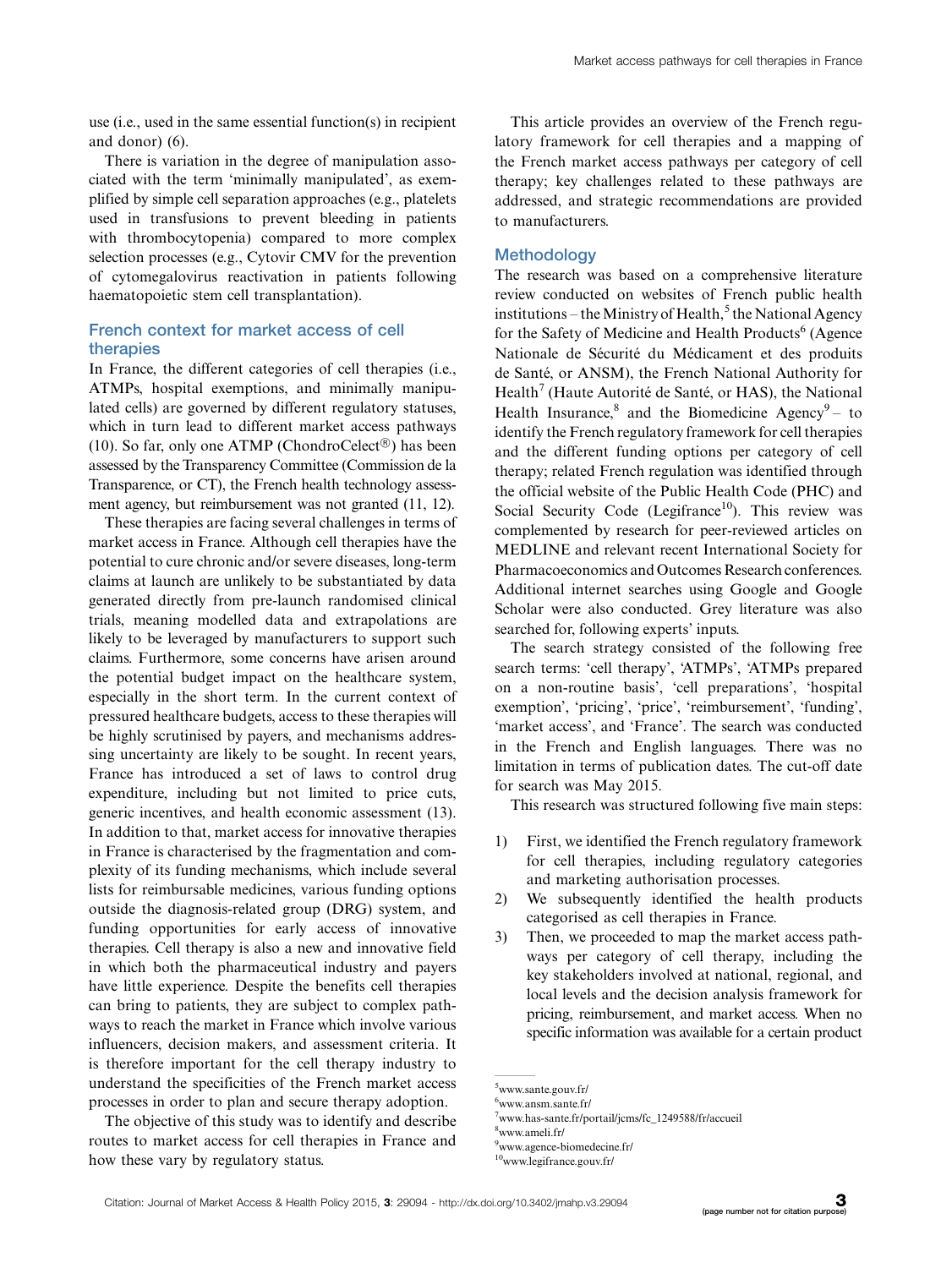category, the most appropriate pathway was assumed based on the existing funding options in France considering the relevant product characteristics.

- 4) These findings were validated by interviewing experts in the field of market access of health products in France. A discussion guide was developed to support the standardisation of the interview (see [Supplementary file\)](http://www.jmahp.net/index.php/jmahp/rt/suppFiles/29094/0). The experts' interviews covered the French approval and funding process for cell therapies, as well as current and future challenges in this field.
- 5) Finally, the various funding pathways were summarised in a roadmap to allow an overview of different cell therapy categories, market access processes, key stakeholders, and their interrelationships.

# **Results**

# Identification of <sup>a</sup> national regulatory framework for cell therapies

In France, cell therapies are classified in the following three categories (10, 14):

- ATMPs (also known as Médicaments de Thérapie Innovante, or MTIs), including gene therapy medicinal products, somatic cell therapy medicinal products, tissue engineered products, and combined ATMPs (with a medical device). For these products, marketing authorisation is regulated at the EU level through a European Medicines Agency (EMA) opinion followed by an EU commission decision, and then transposed at the national level ('blue  $box<sup>11</sup>$ ). For combined ATMPs, marketing authorisation must include evidence of conformity with essential requirements and the notified body, in conformity with the directives related to medical devices (Directives 93/42/EEC (15) and 90/385/EEC (16) (as amended)) (10).
- ATMPs prepared on a non-routine basis (also known as Médicaments de thérapie innovante préparés ponctuellement, or MTI-PPs), defined as ATMPs usedwithin the same EU Member State, in a hospital, under the responsibility of a physician, and in accordance with a medical prescription for an individual patient ('hospital exemption'). For these products, marketing authorisation is regulated at the national level through the ANSM.
- Cell preparations ('Préparations cellulaires'), referring to products that are not considered as ATMPs but contain human tissues or cells that are minimally manipulated and intended for homologous use. For these products, marketing authorisation is regulated at the national level based on transposi-

 $11$ <sup>11</sup>The 'blue box' is a boxed area included in the labelling, with a blue border, aimed at containing information specific to each Member State.

tion of EU Directive 2004/23/EC (2) related to standards of quality and safety for the donation, procurement, testing, processing, preservation, storage, and distribution of human tissues and cells.

Definitions and comparative regulatory frameworks for the different categories of cell therapies in France are summarised in Table 1.

### Market access pathways for cell therapies in France ATMPs

ATMPs are by definition medicinal products and, as such, follow the same market access pathways as 'conventional' pharmaceuticals. Combined ATMPs (i.e., ATMPs used in combination with a medical device), in which the medical device is considered an integral part of the final product (6), also go through the same pricing and reimbursement pathways as pharmaceuticals.

However, several market access pathways are possible depending on the licensing status of the therapy (i.e., licensed ATMPs or not-yet-licensed ATMPs). For new ATMPs that are associated with a separate medical device (and not considered as 'combined ATMPs') or associated with a new medical procedure, additional pathways will apply for the medical device and/or medical procedure to be reimbursed in ambulatory settings or at hospital.

Licensed ATMPs. Pricing and reimbursement decisions for licensed ATMPs are centralised and based on technical opinion from the HAS through the CT and the Economic and Public Health Assessment Committee (Commission Evaluation Economique et de Sante´ Publique, or CEESP). The final decision to include the drug on the list of reimbursed medicines or in the hospital list of medicines lies with the Ministry of Health. Price setting depends on the list on which the drug is included. For reimbursed outpatient medicines, prices are negotiated with the Economic Committee for Healthcare Products (Comité Economique des Produits de Santé, or CEPS). For hospital medicines included in the reassigned medicines ('médicaments de rétrocession') list and supplementary list ('Liste en sus'), a ceiling price for reimbursement is set by the CEPS. For other medicines that are included and covered by the DRGs, manufacturers can set the price freely (Fig. 1) (13, 17-19). The CEPS uses the CT (and the CEESP where applicable) opinions to negotiate the price with manufacturers. Following pricing and reimbursement decisions, outpatient medicines can be made available in retail pharmacies, whereas inpatient medicines have to be included in hospital formularies based on an assessment performed within each hospital by the Committee for Medicines and Sterile Medical Devices (Commission du Médicament et des Dispositifs Médicaux Stériles, or COMEDIMS). The decision is mainly based on hospital needs, taking into account the therapeutic value and the costs (17).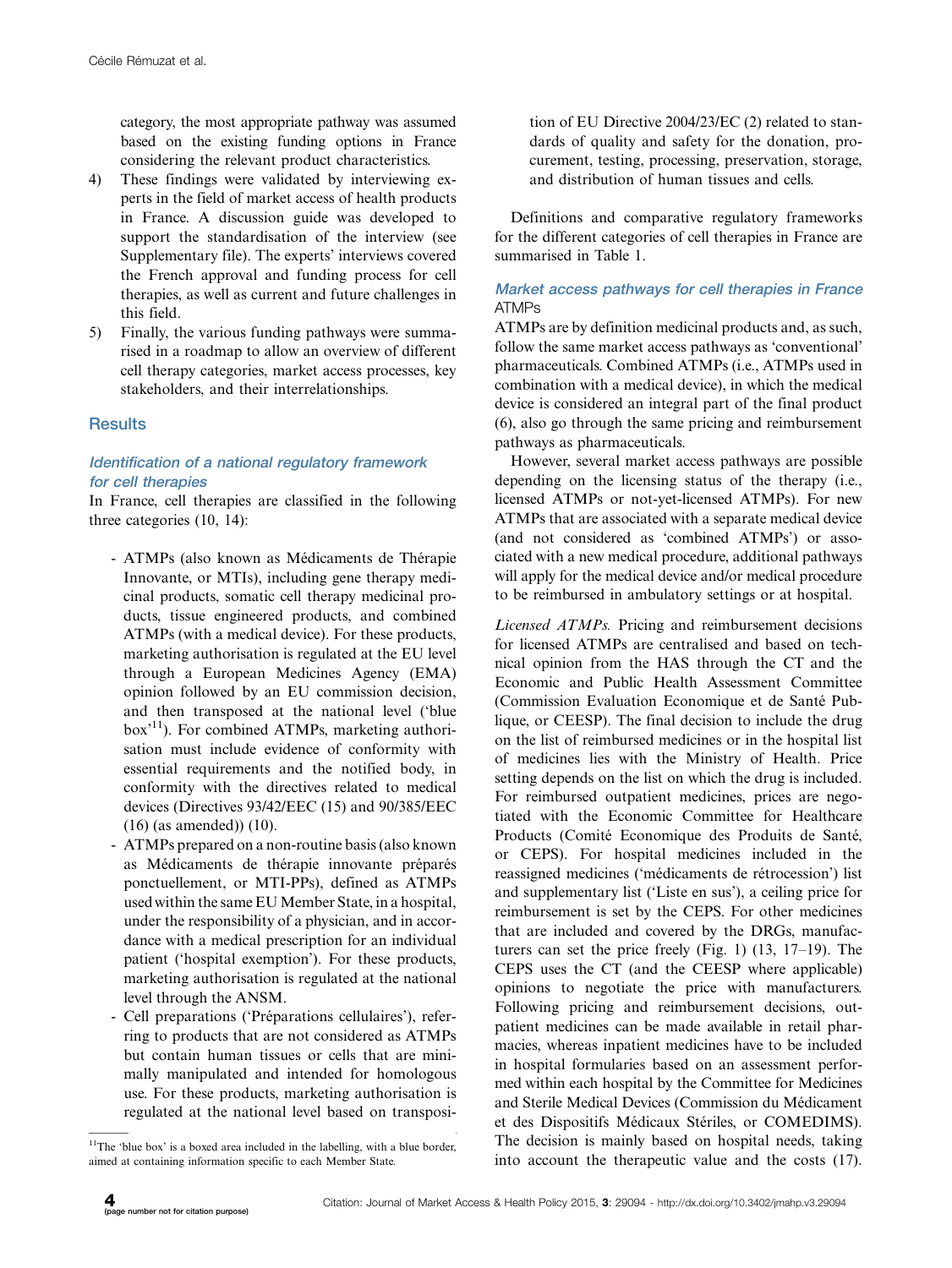|                                | <b>ATMPs</b>                                                                                                                                                                  | ATMPs prepared on a<br>non-routine basis                                                                                                                                                                    | Minimally manipulated cells                                                                                                                                                                                 |  |  |
|--------------------------------|-------------------------------------------------------------------------------------------------------------------------------------------------------------------------------|-------------------------------------------------------------------------------------------------------------------------------------------------------------------------------------------------------------|-------------------------------------------------------------------------------------------------------------------------------------------------------------------------------------------------------------|--|--|
| French terminology             | Médicaments de Thérapie<br>Innovante (MTI)                                                                                                                                    | Médicaments de thérapie innovante<br>préparés ponctuellement (MTI-PP)                                                                                                                                       | Préparation cellulaire                                                                                                                                                                                      |  |  |
| Product category               | Medicinal product                                                                                                                                                             | Medicinal product                                                                                                                                                                                           | Not a medicinal product                                                                                                                                                                                     |  |  |
| Definition                     | Gene therapy medicinal<br>products, somatic cell therapy<br>medicinal product, tissue<br>engineered product, combined<br>ATMP (with medical device)                           | ATMPs prepared on a non-routine basis<br>and used within the same EU Member<br>State in a hospital in accordance with<br>a medical prescription for an individual<br>patient ('hospital exemption')         | Products not considered as ATMPs<br>but containing minimally manipulated<br>human tissues or cells intended for<br>homologous use                                                                           |  |  |
| Marketing<br>authorisation     | EU centralised marketing<br>authorisation<br>(European Directive 2001/83/<br>EC (amended) & Regulation<br>No. 1394/2007)<br>Paediatric regulation 1901/<br>2006/EC applicable | National marketing authorisation<br>(ANSM) (French Law No. 2011-302,<br>Decree No. 2012-1236 & Decision<br>of 04/02/2013)<br>Paediatric regulation 1901/2006/<br>EC not applicable                          | National marketing authorisation<br>(ANSM) (French law No. 2004-800/<br>2011-814 (article L.1243-1 et seq.<br>of public health code))<br>Paediatric regulation 1901/2006/<br>$\bullet$<br>EC not applicable |  |  |
| Manufacturing<br>establishment | Pharmaceutical establishment<br>(public or private) (Articles<br>L.5124-9-1 and L.5124-1 PHC)                                                                                 | Pharmaceutical establishment<br>(public or private) (Articles L.5124-<br>9-1 and L.5124-1 PHC)<br>Other establishments authorised by<br>ANSM with opinion of Biomedicine<br>Agency (article L.4211-9-1 PHC) | Cell therapy unit authorised by ANSM<br>(Article L.1243-2 PHC)                                                                                                                                              |  |  |
| practice (GMP)                 | Good manufacturing GMP for medicines (Article<br>L.5121-5 PHC)                                                                                                                | Pharmaceutical establishment:<br><b>GMP</b> for medicines<br>Other establishments authorised by<br>ANSM: specific GMP guidance to be<br>published (Article L.5121-5 PHC)                                    | GP 'tissues/cells' (Article L.1245-6<br>PHC)                                                                                                                                                                |  |  |
| Clinical trials                | Directive 2001/20/EC <sup>a</sup><br>Law No. 2004-806, application<br>decree 2006-477, and decisions<br>related to medicines <sup>b</sup>                                     | Directive 2001/20/EC <sup>a</sup><br>Law No. 2004-806, application<br>$\bullet$<br>decree 2006-477, and decisions<br>related to medicines <sup>b</sup>                                                      | Law No. 2004-806, application<br>decree 2006-477 and decisions<br>related to cell therapy preparation <sup>b</sup><br>(directive 2001/20/EC not applicable)                                                 |  |  |
| Vigilance                      | Pharmacovigilance                                                                                                                                                             | Pharmacovigilance                                                                                                                                                                                           | Biovigilance (Article L.1211-7 PHC)                                                                                                                                                                         |  |  |
| Import/export                  | Possible                                                                                                                                                                      | Not possible                                                                                                                                                                                                | Possible                                                                                                                                                                                                    |  |  |

Table 1. Definitions and comparative regulatory framework for the different categories of cell therapies in France (10, 14)

PHC: Public Health Code; ANSM: French National Agency of Medicine and Health Products Safety. <sup>a</sup>On 16 April 2014, the new regulation No. 536/2014 of the European Parliament and of the Council on clinical trials on medicinal products for human use, and repealing directive 2001/20/EC, was adopted, and published in the official journal on 27 May 2014. It entered into force on 16 June 2014 but will apply no earlier than 28 May 2016. <sup>b</sup>Law 2012-300 on clinical trials adopted in March 2012, but application decrees have not yet been published.

Drug access is then indirectly regulated at the regional level by the Regional Health Agencies (Agences Régionales de Santé, or ARS), which are responsible for regional implementation of national health policies, (among other missions) monitoring of prescriptions by hospital practitioners of medicines dispensed to outpatients (Prescriptions Hospitalières Médicamenteuses Exécutées en Ville, or PHMEV), as well as monitoring of prescriptions of costly medicines included in the supplementary list ('Liste en sus') (20) (Fig. 2).

During drug evaluation, the CT assesses the actual benefit (Service Médical Rendu, SMR), which determines the reimbursement rate, as well as the improvement in actual benefit (Amélioration du Service Médical Rendu, ASMR), which is used in the price negotiation along with the target population in price-volume agreements (Fig. 2). The SMR is set based on the severity of the disease, the efficacy (effect size) and safety, the position of the treatment in the therapeutic strategy, the impact on public health, and the type of treatment (preventive,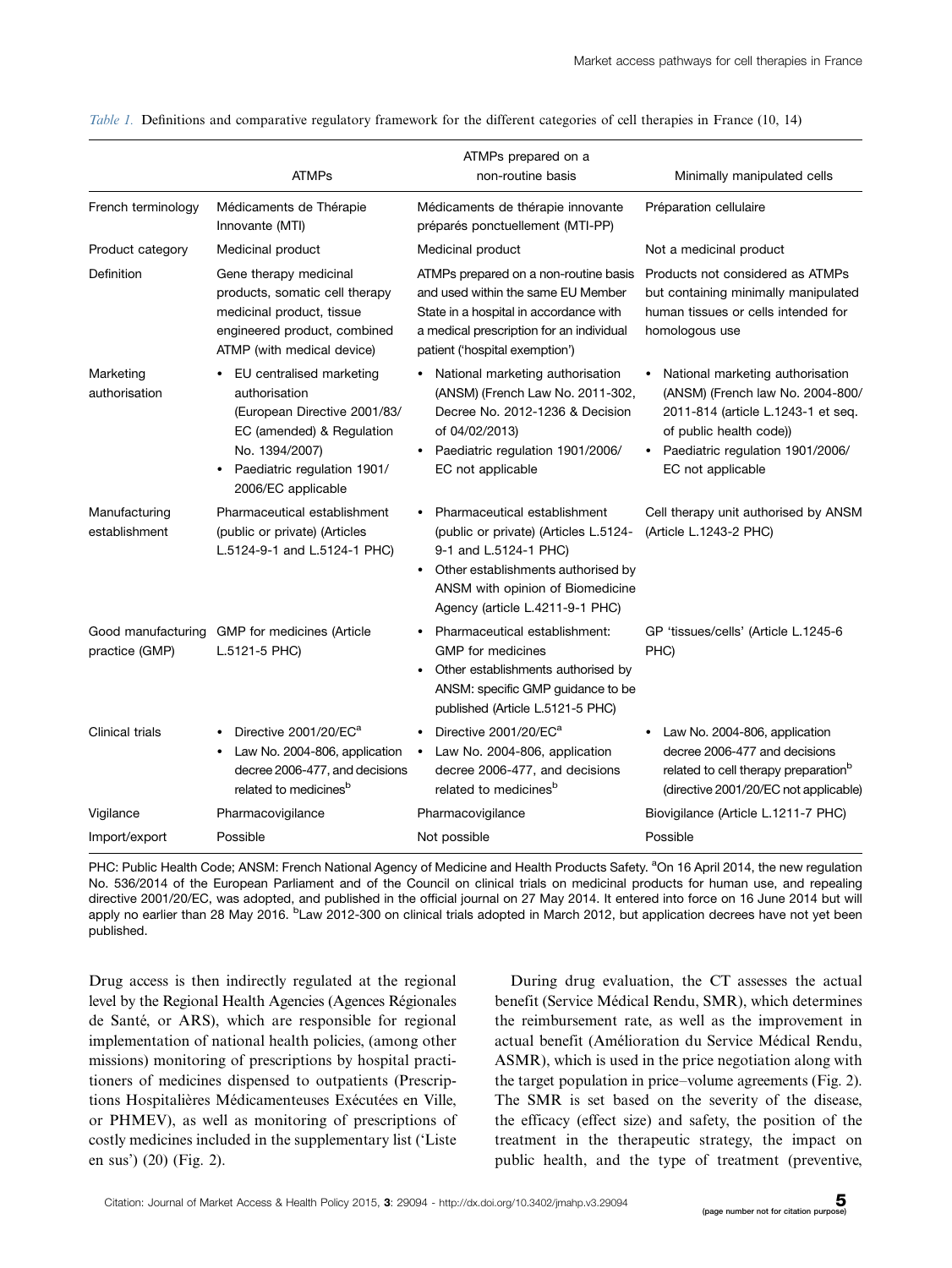

Fig. 1. French listing of medicines (17–19). \*About 40% of medicines used in hospital. DRG: diagnosis-related group.

curative, or symptomatic). There are five levels of SMR (major, important, moderate, weak, and insufficient) that drive the reimbursement rates set by the National Union of Health Insurance Funds (Union Nationale des Caisses d'Assurance Maladie, UNCAM): 100% or 65%, 65%, 30%, 15%, and 0%, respectively. The ASMR is set based on the assessment versus relevant comparators by indication and/or therapeutic strategy. The improvement in benefit (ASMR score) is mainly driven by the effect size of the incremental clinical efficacy benefit. Safety and quality of life are considered, especially if the clinical disease burden is substantial. There are five ASMR levels (I: major improvement; II: substantial improvement; III: moderate improvement; IV: minor improvement; and V: no improvement) driving price negotiations with the CEPS (13, 17–19). An ASMR I, II, or  $III^{12}$  level allows a fast-track pricing process (about 3 weeks, instead of a 3-month process) with international reference pricing based on the four large EU countries (Germany, Italy, Spain, and the United Kingdom), along with a 5-year EU price guarantee. An ASMR IV can lead to a slight price premium over comparators provided it does not lead to high budget impact, whereas an ASMR V must be associated with lower prices than those of relevant comparators to decrease budget impact. Other pricing drivers include competitors' prices, EU prices already obtained in the four large EU countries, target population size, budget impact, health economics for innovative drugs, as

well as the French financial context and the footprint of the manufacturer in France.<sup>13</sup> In practice, there are often important differences between the net price for the manufacturer and the published price, as confidential pricing agreements are often agreed between the manufacturer and the CEPS (17, 18, 21). For innovative medicines for which there is an anticipated but unproven benefit, a conditional price might be granted under very strict conditions. The price is conditional on results of a study (coverage with evidence development) to assess the drug benefit, and it is reassessed in the short or medium term (maximum 3 years). In case of study failure, drug price cuts and/or paybacks will be imposed on the manufacturer (21).

The CT assessment is also considered, among other criteria,<sup>14</sup> when the Hospital Council decides on inclusion of costly medicines in the 'Liste en sus'. The Hospital Council is an organisation that includes representatives from central administrative Directorates of the Ministry of Health and national health insurance funds, which are responsible for advising the Ministry of Health on hospital funding frameworks. The final decision for inclusion in the 'Liste en sus' is taken by the Ministry of Health. A drug awarded an ASMR I to III is a positive argument for inclusion in the 'Liste en sus', whereas drugs awarded ASMR IV or V could be considered for inclusion in this list if the drug has been compared directly to another product included in the 'Liste en sus'; in cases where there

<sup>&</sup>lt;sup>12</sup>Drugs awarded ASMR IV are also eligible for a fast-track procedure, provided that:

Daily treatment cost does not exceed that of the comparator or, if treatment costs are higher, cost savings for the health insurance system are demonstrated with the new drug.

The drug is not designed to replace a genericised product, or one that will soon face generic competition.

<sup>13</sup>Pharmaceutical companies that invest in research and development or production in France, expand their head count, and contribute to the national economy might benefit from higher consideration from the CT. Small companies can also benefit from a more lenient attitude.

<sup>&</sup>lt;sup>14</sup>Expected use of the drug in the considered therapeutic indication, estimate of prescription frequency during hospitalisation, average treatment cost estimate during hospitalisation, and application of the principle of treatment equity.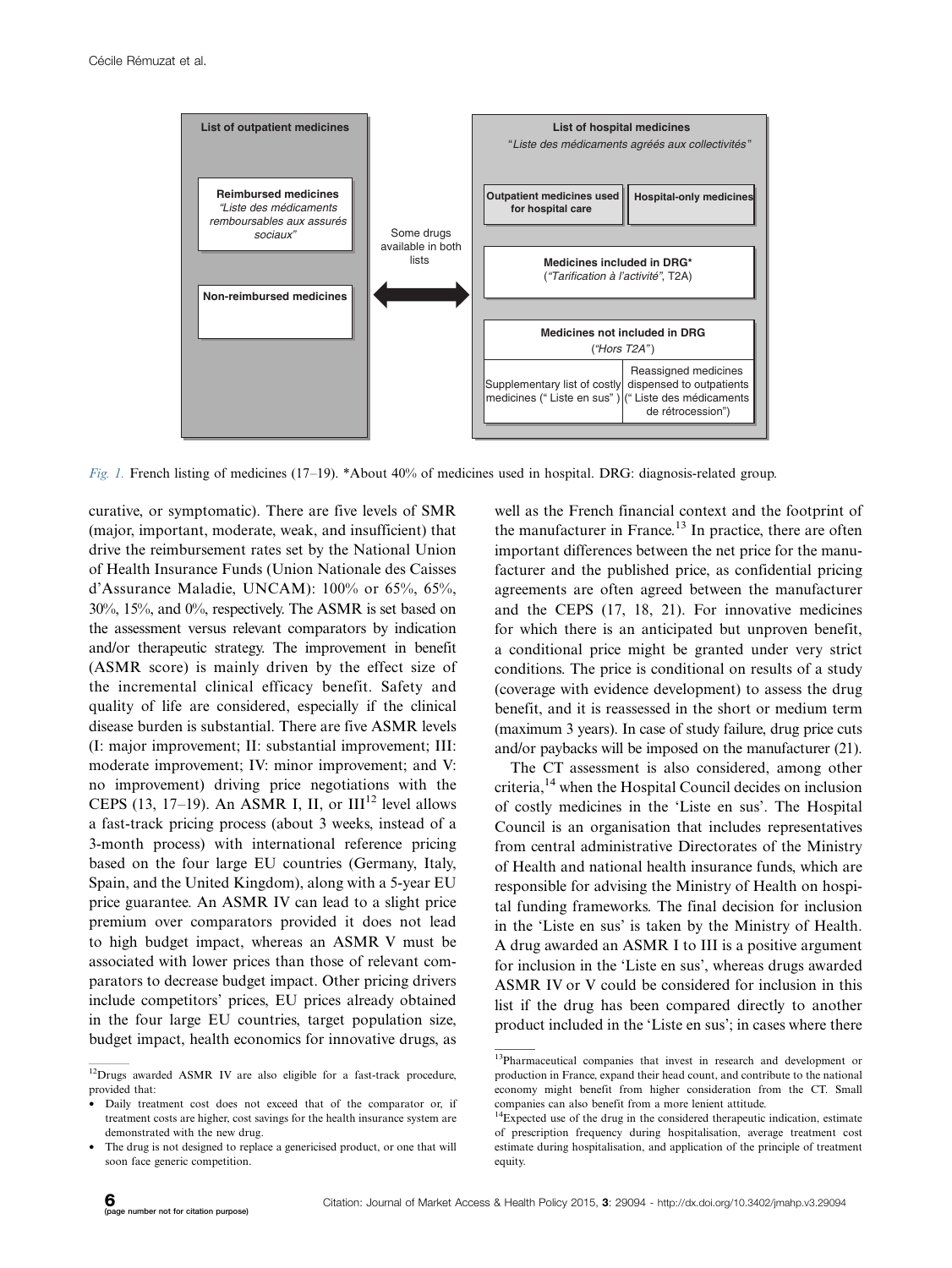

© Copyright Reserved Cell Therapy Catapult 2015

Fig. 2. Market access process for drugs in France. ARS: Regional Health Agencies; COMEDIMS: Committee for Medicines and Sterile Medical Devices; CEESP: Economic and Public Health Assessment Committee; CEPS: Economic Committee for Health Care Products; CT: Transparency Committee; HAS: French National Authority for Health; P&R: pricing and reimbursement; SMR: actual benefit; ASMR: improvement in actual benefit; UNCAM: National Union of Health Insurers.

is no direct comparator, other pertinent comparators will be analysed, depending on their place in the therapeutic strategy, ASMR level, and funding modalities (22) (Fig. 2).

The CEESP is in charge of health economic assessment for innovative products. Since October 2013, pharmaceutical companies are required to file a health economic dossier to the CEESP for drugs that claim an ASMR I to III and have a significant impact on the health insurance budget (i.e., expected to generate more than  $\epsilon$ 20 million in annual sales revenue during the second full year on the market). The CEESP dossier filing is performed in parallel to the CT dossier filing, and the two committees perform their assessment in parallel (Fig. 2). The CEESP opinion aims to validate the incremental cost-effectiveness ratio (ICER) associated with each drug versus its most

relevant comparator. Its opinion relies on conformity of health economic evaluations with the guideline related to methodological choices for economic assessment issued by the HAS in 2011 (23). No ICER threshold has been defined in France, and the CEESP is not expected to be prescriptive in this respect. The CEESP opinion is forwarded to the CEPS for price setting and mainly used to determine a potential rebate on the price set via international reference pricing. The CEESP opinion is made publically available once the price negotiation is concluded (13, 24, 25).

Medical devices and procedures. Following the introduction of the ATMP regulation by EMA, cell therapies cannot be classified as medical devices. However, medical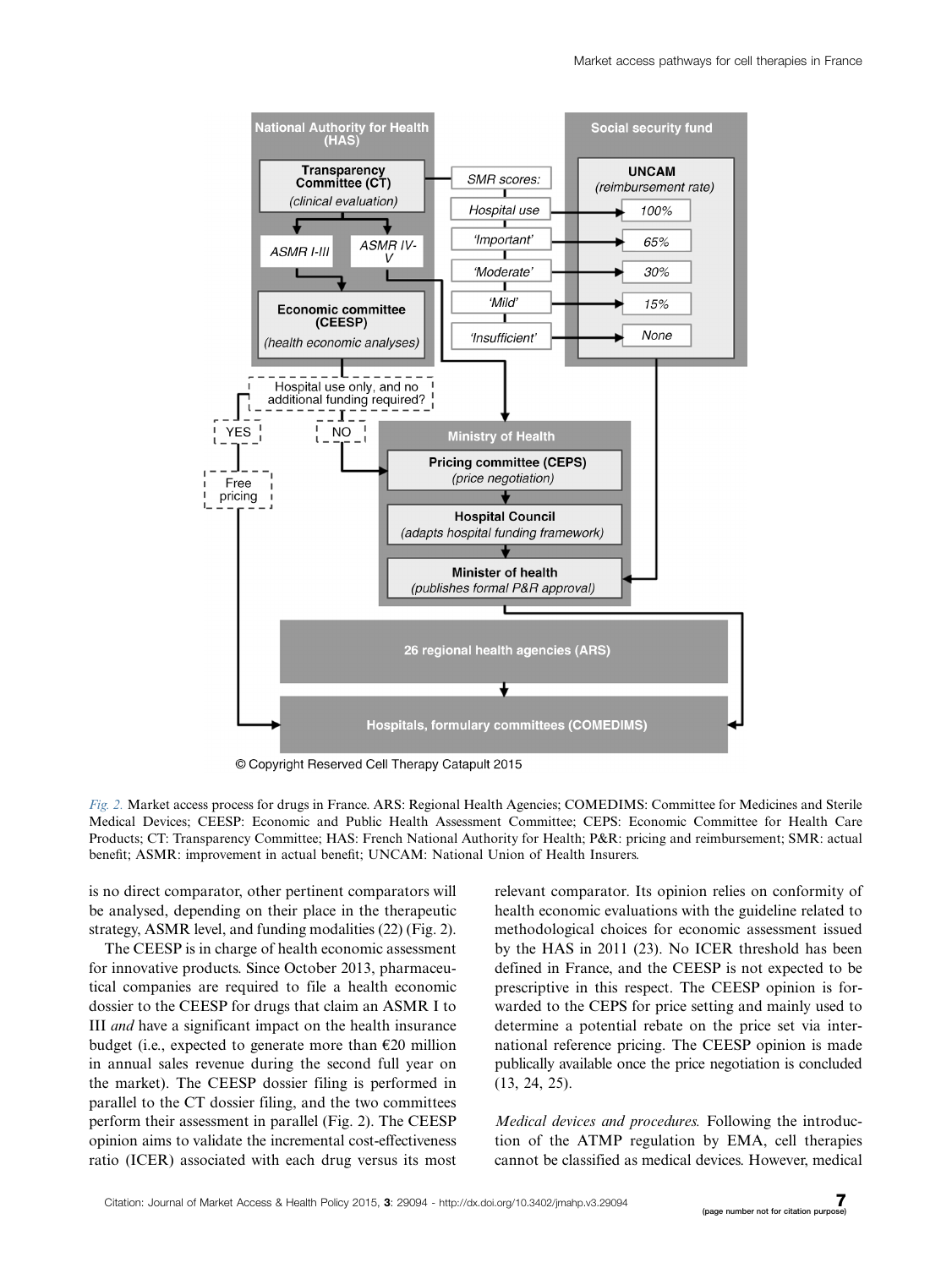devices may be used in combination with ATMPs, and in this context they are discussed here. Pricing and reimbursement of medical devices bear some similarities to those of drugs. Technical advice is also given by the HAS but through the National Committee for the Evaluation of Medical Devices and Health Technologies (Commission Nationale d'Evaluation des Dispositifs Médicaux et des Technologies de Santé, or CNEDiMTS). Once the CE mark is obtained, different methods can be used to apply for market access of a medical device. To be reimbursed in the outpatient sector, a medical device has to be included on the list of products and services qualifying for reimbursement (Liste des Produits et Prestations Remboursables, or LPPR). There are two pathways for inclusion of a medical device on the LPPR: either under generic description, meaning that the product is identified according to its indications and technical specifications (auto-registration on LPPR by the manufacturer, i.e., no preliminary CNEDiMTS assessment, and a similar reimbursement price as those of products under the same generic description<sup>15</sup>), or under brand name for innovative products or those requiring specific monitoring<sup>16</sup> (CNEDiMTS assessment for LPPR inclusion). In the hospital setting, medical devices can be included either in the DRG or in the LPPR and thus funded on top of the DRG tariff. Of note, the HAS can assess some medical devices included in DRG tariffs. Similarly as for drugs, the COMEDIMS is in charge of defining the medical devices to be included on the hospital formulary (26, 27).

The CNEDiMTS assesses the actual benefit (Service Attendu, or SA) and the added clinical value (Amélioration du Service Attendu, or ASA). The SA is based on the risk-benefit ratio, the position in the therapeutic strategy, and the impact on public health. If the SA is assessed as insufficient, the medical device will not be included in the LPPR (no reimbursement). If the SA is considered as sufficient, the CNEDiMTS will assess the ASA per indication versus relevant comparators (product, procedure, or services). Similarly as for drugs, there are five ASA levels (I, major improvement; II, substantial improvement; III, moderate improvement; IV, minor improvement; and V, no improvement). The decision to include the device on the LPPR lies with the Ministry of Health after the CNEDiMTS has given its guidance. The medical device reimbursement tariff is then negotiated between the CEPS and the manufacturer based on the SA, the ASA, the tariffs and prices

of comparators included on the LPPR, the volume of anticipated sales, as well as the anticipated pattern of use at time of launch.

Similarly as for drugs, the CEESP is in charge of health economic assessment for innovative medical devices (i.e., medical devices for which the company claims an ASA I to III and that have a significant impact on the health insurance budget, i.e., expected to generate more than  $\epsilon$ 20 million in annual sales revenue during the second full year on the market) (23, 24).

New medical procedures are reimbursed through inclusion in the DRG tariffs (i.e., by DRG re-assessment to include the procedure in existing tariffs), by setting up a new DRG, or by inclusion in the medical procedure nomenclature (specific classification) for procedures in the private sector (ambulatory care or hospital). Depending on their nature, medical procedures can be included in the general nomenclature of medical procedures (Nomenclature Générale des Actes Professionnels, or NGAP; e.g., dental implants), the joint classification of medical procedures (Classification Commune des Actes Médicaux, or CCAM; e.g., osteodensitometry for the diagnosis of osteoporosis), or the nomenclature of procedures in laboratory medicine (Nomenclature des Actes de Biologie Médicale, or NABM; e.g., researching HIV or hepatitis C virus in sperm). The Department of Medical Procedures Assessment (Service d'Evaluation des Actes Professionnels, or SEAP) of the HAS gives its guidance on the possibility of including medical procedures in the different nomenclatures (CCAM, NABM, or NGAP). The final decision is taken by the UNCAM and Ministry of Health. The reimbursed price is not negotiated; it is set by the Ministry of Health. The request for inclusion in the nomenclature can be carried out by the UNCAM, the Ministry of Health, the HAS, a professional organisation (e.g., scientific societies), or a validated users' association (26, 28, 29). The approval process for medical procedures is summarised in Fig. 3.

Not-yet-licensed or -launched ATMPs. Several funding options are available in France to grant early access to innovative therapies.

Medicinal products that have not yet been granted a marketing authorisation and that are not currently available through clinical trials in France can gain access to the French market through the Temporary Authorisation for Use procedure (Autorisation Temporaire d'Utilisation, or ATU). The ATUs have existed since 1994 and are granted by the ANSM on an exceptional and temporary basis. The aim of this procedure is to treat, prevent, or diagnose serious or rare pathologies in the absence of a suitable therapeutic alternative available in France, when the risk-benefit ratio of the medicinal product is considered likely to be positive by ANSM. The use of ATUs improves time to market for new treatments by an

<sup>&</sup>lt;sup>15</sup>CNEDiMTS assessment every 5 years maximum of generic descriptions via annual programme of review (each year, the list of products to be re-examined in order to renew inclusion is fixed by decree and published in the French official gazette).

<sup>&</sup>lt;sup>16</sup>When the impact on health insurance payments, public health requirements, and the control and/or the difficulty of defining minimal technical specifications require specific monitoring of the product.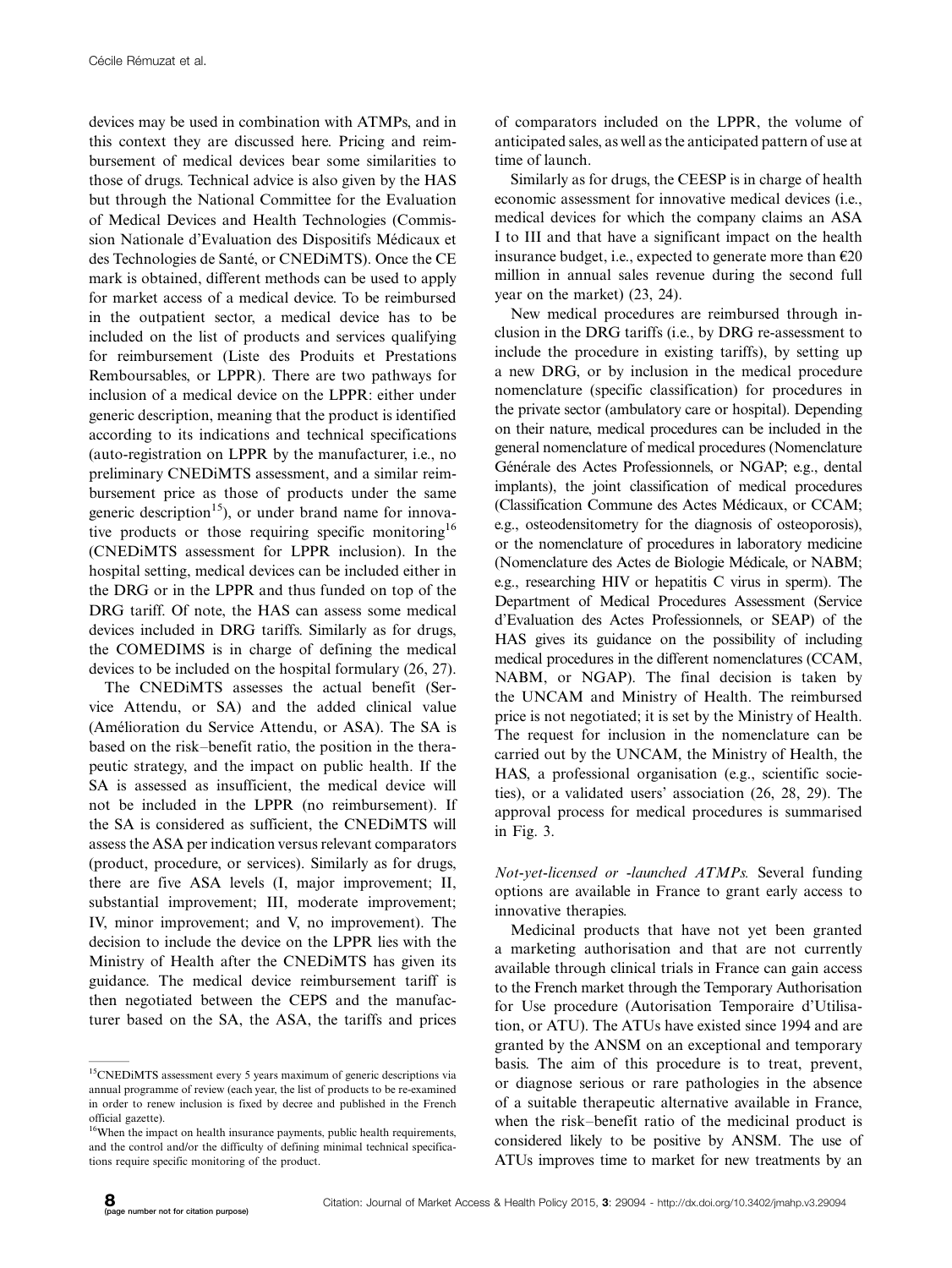

Fig. 3. Medical procedure assessment process (27-29). CEESP: Economic and Public Health Assessment Committee; HAS: French National Authority for Health; DGOS: General Directorate of Health Care Supply; DGS: Health General Direction; DSS: Social Security Direction; SEAP: Department of Medical Procedures Assessment; UNCAM: National Union of Health Insurers.

estimated 25 months on average compared to standard licensing (30-32).

Two types of ATUs exist: (1) a nominative ATU, delivered for a single, named patient at the request and under the responsibility of the prescribing physician; and (2) a cohort ATU, provided for a group or subgroup of patients at the request of the holder of the licensing rights (e.g., the manufacturer). Patients must be treated and monitored according to criteria fully defined in a protocol for therapeutic use and information collection (33, 34).

Medicinal products with an ATU can be prescribed only in hospitals, and they are either administered to inpatients or dispensed to outpatients by hospital pharmacies. ATUs for inpatient use are funded through a specific financial allowance under Teaching, Research, Reference and Innovation Missions (Missions d'Enseignement, de Recherche, de Référence et d'Innovation, or MERRI), a subgroup of financial allowance of Missions of General Interest and Support to Contracting (Missions d'Intérêt Général et d'Aide à la Contractualisation, or MIGAC). ATU products for outpatient dispensation are funded through the reassigned list ('Liste de rétrocession'). The price of medicinal products with an ATU is set freely by the manufacturer, and a maximum price is submitted to the CEPS by the pharmaceutical company. If the negotiated price, following market authorisation and completion of the pricing and reimbursement process at the national level, is lower than the ATU price, manufacturers are required to pay back the total revenue difference between the ATU price and the actual post-launch reimbursed price for the whole period between the ATU authorisation and price publication in the French gazette. Products with

an ATU are reimbursed 100% by the National Health Insurance during the ATU validity period, even if the marketing authorisation is granted before the end of this period (19, 35-38).

Innovative products in development may also benefit from funding via MERRI through three main research programmes: (1) the Translational Research Program (Programme de Recherche Translationnelle, or PRT); (2) the Hospital Program of Clinical Research (Programme Hospitalier de Recherche Clinique, or PHRC); and (3) the Health Economic Research Program (Programme de Recherche Médico-Economique, or PRME). The PRT enables funding of specific collaborative research on specific scientific topics between explorative research and clinical research, and results from this research should support the development of new hypotheses to be tested further in clinical research. The PHRC enables funding of clinical research projects that have a direct impact on patient management. Research areas of priority for the PRT and PHRC are defined by the Ministry of Health and described in the appendix of the annual circular of project calls from the General Directorate of Health Care Supply (Direction Générale de l'Offre de Soins, or DGOS). PRME enables funding of comparative health economic studies along two research axes: a health innovation axis to determine the efficiency of innovative health technologies and their budget impact in the French context, and a healthcare pathway axis to identify the most efficient strategy for patient care. To be eligible, the efficacy and safety of innovative technologies must be validated (i.e., with a CE mark for medical devices or marketing authorisation or temporary authorisation for use for medicines). PRME results are expected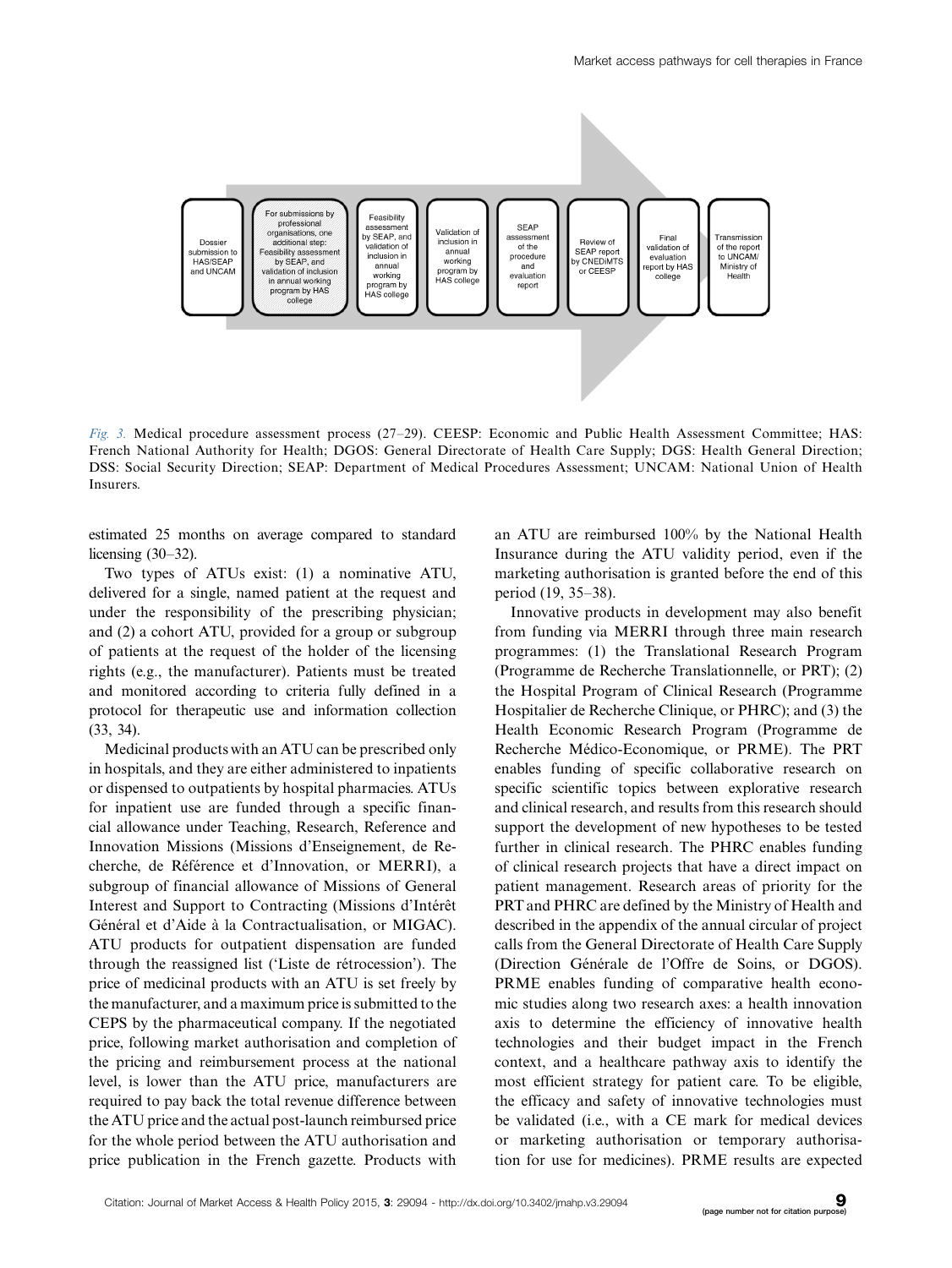to facilitate and speed up the assessment of innovative technologies by the HAS. Applications for all these research programmes need to be submitted by health practitioners (39, 40).

Moreover, medical procedures that are in the validation process (outside nomenclature) can also be funded via MERRI (40).

According to the social security funding law for 2009 (41) and for 2015 (42), and the application decree issued in February 2015 (43), all medical devices and medical procedures that are considered innovative in terms of clinical or health economic benefit can apply for the 'forfait innovation' (Article L165-1-1 of Social Security Code (44)), for which temporary funding is conditional on a clinical or health economic study. The technology will be acknowledged as innovative if it meets the following four criteria: (1) novelty; (2) early development stage for patient access with insufficient data, and no part of any past or current public funding; (3) a safety profile assessed from available clinical trials; and (4) an important expected clinical benefit to satisfy an unmet need, or a significant health economic benefit with (at least) clinical non-inferiority. The decision to approve treatments for the 'forfait innovation' lies with the Ministry of Health and is published in a specific order (or Arrêté) which specifies: lump sum per patient (covering medical procedure, medical device cost, and hospitalisation costs, if applicable), number of eligible patients, coverage duration, specific conditions of use, list of healthcare institutions where the technology is covered, and modalities for lump sum allocation to healthcare institutions (45).

# ATMPs prepared on a non-routine basis (hospital exemptions)

Hospital exemptions are authorised by the ANSM and can be delivered only in specific authorised centres. There is currently no published list of these therapies in France, however, experts' feedback – at the time of conducting this research - indicates that some dossiers have been submitted to the ANSM to get this status, but are still pending approval. When experts were challenged about the impact these exemptions may have on marketing authorisation applications, it was emphasised that in France, it is not expected that licenses for ATMPs prepared on a non-routine basis would be maintained if an ATMP was centrally approved for the same indication in the same patient population.

With regard to the funding for these products, the most likely option is funding outside the DRG through MIGACs. Funding sources outside of the DRG have been set up to support non-quantifiable activities that cannot be charged to health insurance. MIGACs are part

of a specific funding system that does not come under the activity-based system of payment. The Ministry of Health defines the list of 'missions of general interest', and the overall MIGAC target is set at the national level and then allocated on a regional basis by the Regional Health Agencies (ARS). MIGACs are subdivided into two categories: MIGs, including the MERRI and other MIGs, and Support to Contracting (Aides à la Contractualisation, or AC)  $(46)$  (Fig. 4).

Within the Ministry of Health, three directorates are involved in allocating MIGAC funding: (1) the General Directorate of Health Care Supply (DGOS), which is the main stakeholder managing the sums allocated to each region and relationships with the ARS; (2) the Social Security Directorate (Direction de la Sécurité Sociale, or DSS), which discusses the targeted amount voted each year with the DGOS (Social Security Funding Law) and is one of the decision makers in the event of a suggestion to create or remove a MIG; and (3) the Health General Directorate (Direction Générale de la Santé, or DGS), which suggests new categories of MIGAC funding (49).

# Minimally manipulated cells (cell preparations)

Each year, the Biomedicine Agency publishes the funding modalities of healthcare institutions for retrieval and transplantation of organs, tissues, and haematopoietic stem cells. Four different funding processes are applicable, depending on the type of activity: (1) inclusion in the DRG; (2) inclusion in the LPPR (as a medical device); (3) annual lump sum provided by ARS; and (4) financial allowance under a MIG (50).

The current DRG tariffs include funding specifically for the following tissue allografts: corneal tissue and amniotic membranes, skin, heart valves, tendons, and ligaments. These tariffs include funding for tissue retrieval and donor serological tests, transport, and tissue bank costs (processing, storage, distribution, and traceability). Retrieval of haematopoietic stem cells is also covered through DRG tariffs if it is performed on living donors during a hospitalisation (50).

Tissue allografts are currently funded outside the DRG when the grafts are bones or vessels. Similarly, this funding covers the costs related to tissue retrieval and donor serological tests, transport, and tissue bank costs (processing, storage, distribution, and traceability) (50).

Annual lump sums for coordination of organ and tissue retrieval (CPO) as well as for haematopoietic stem cell graft (FAG) are provided by the ARS to the authorised healthcare institutions. The yearly lump sum amount is based on the activity of the previous year. The hospital tissue banks benefit from a financial allowance under a MIG entitled 'Tissue retrieval during multi-organs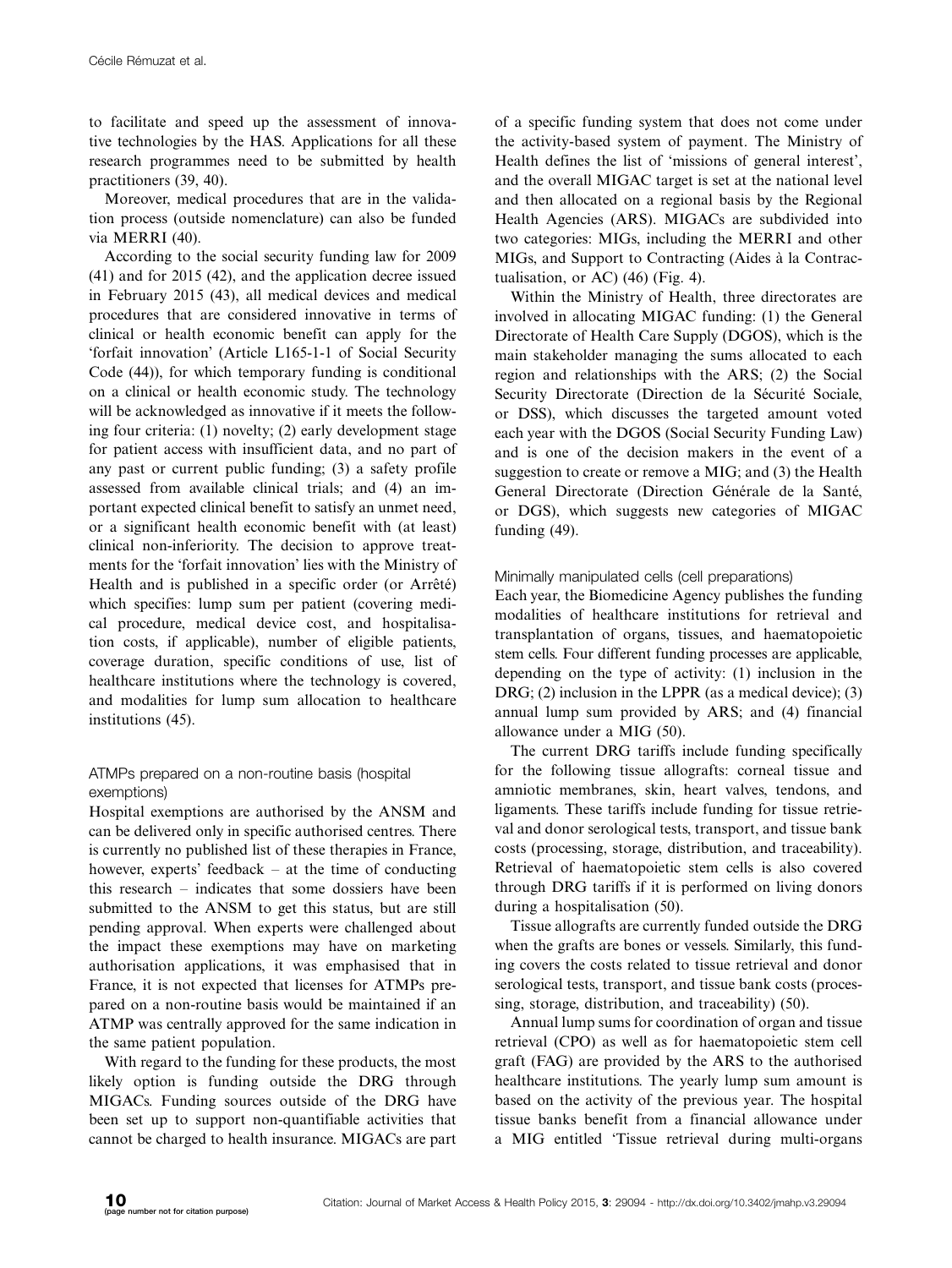

Fig. 4. Funding sources outside the DRG system (outside T2A system) (46-48). AC: Support to Contracting; MERRI: Teaching, Research, Reference and Innovation Missions; MIG: Missions of General Interest.

retrieval to arrested heart', to support their activities and organisation at a global level (50).

### Cell therapies available in France

So far, four cell-based medical products have been granted a centralised marketing authorisation within the EU: ChondroCelect<sup>®</sup> (51) (autologous cartilage cells), MACI<sup>®</sup> (52) (autologous cultured chondrocytes), Provenge® (53) (autologous peripheral-blood mononuclear cells), and  $Holoclar^{\circledR}(9)$  (autologous human corneal epithelial cells) (Table 2). However, since then, the marketing authorisations for MACI<sup>®</sup> and Provenge<sup>®</sup> were suspended (in 2014 and 2015, respectively) for commercial reasons<sup>17</sup> (55, 56).

Only ChondroCelect<sup>®</sup> (indicated for the repair of single symptomatic cartilage defects of the femoral condyle of the knee) has been assessed by the CT, but reimbursement was not granted. A first assessment was performed by the CT in 2010, and ChondroCelect<sup>®</sup> was recognised as an innovative biotechnology, but the actual benefit (Service Médical Rendu, or SMR) was considered as insufficient (11). The CT was unable to evaluate the therapeutic benefit of ChondroCelect<sup>®</sup>, particularly in preventing the onset of osteoarthritis in the long term. The committee highlighted that clinical efficacy had not been established in the clinical trials<sup>18</sup> and that the medicinal product was unlikely to provide an additional benefit to the identified public health need. The Committee also estimated that (1) the transferability of results from the pivotal study to clinical practice was associated with significant uncertainty (due to exclusion criteria); and (2) the use of ChondroCelect<sup>®</sup> could potentially have a negative financial impact on the healthcare system, as the treatment involved at least two hospitalisations, whereas the comparative technique (microfracture) required just one. The manufacturer resubmitted additional data providing longer term information that were assessed by the CT in 2013 (12). Nonetheless, the CT drew the same conclusions, and argued that data did not demonstrate conclusively the treatment efficacy and also showed a larger number of adverse effects versus the comparator (microfracture).

With regard to the other categories of cell therapies, the ANSM does not publish any specific list of ATMPs prepared on a non-routine basis or of minimally manipulated cells (cell preparations); only the list of healthcare institutions authorised to handle such products is available (57, 58).

 $17$ In 2014, the marketing authorisation holder closed the EU manufacturing site for commercial reasons, and the marketing authorisation of MACI has been suspended until a new manufacturing site is registered in the EU. On 6 May 2015, the European Commission withdrew the marketing authorisation for Provenge at the request of the marketing authorisation holder for commercial reasons.

<sup>&</sup>lt;sup>18</sup>Available data from a single randomised, open comparative study in a limited number of patients (112 patients analysed, and 51 treated with ChondroCelect) and based on a composite clinical criterion.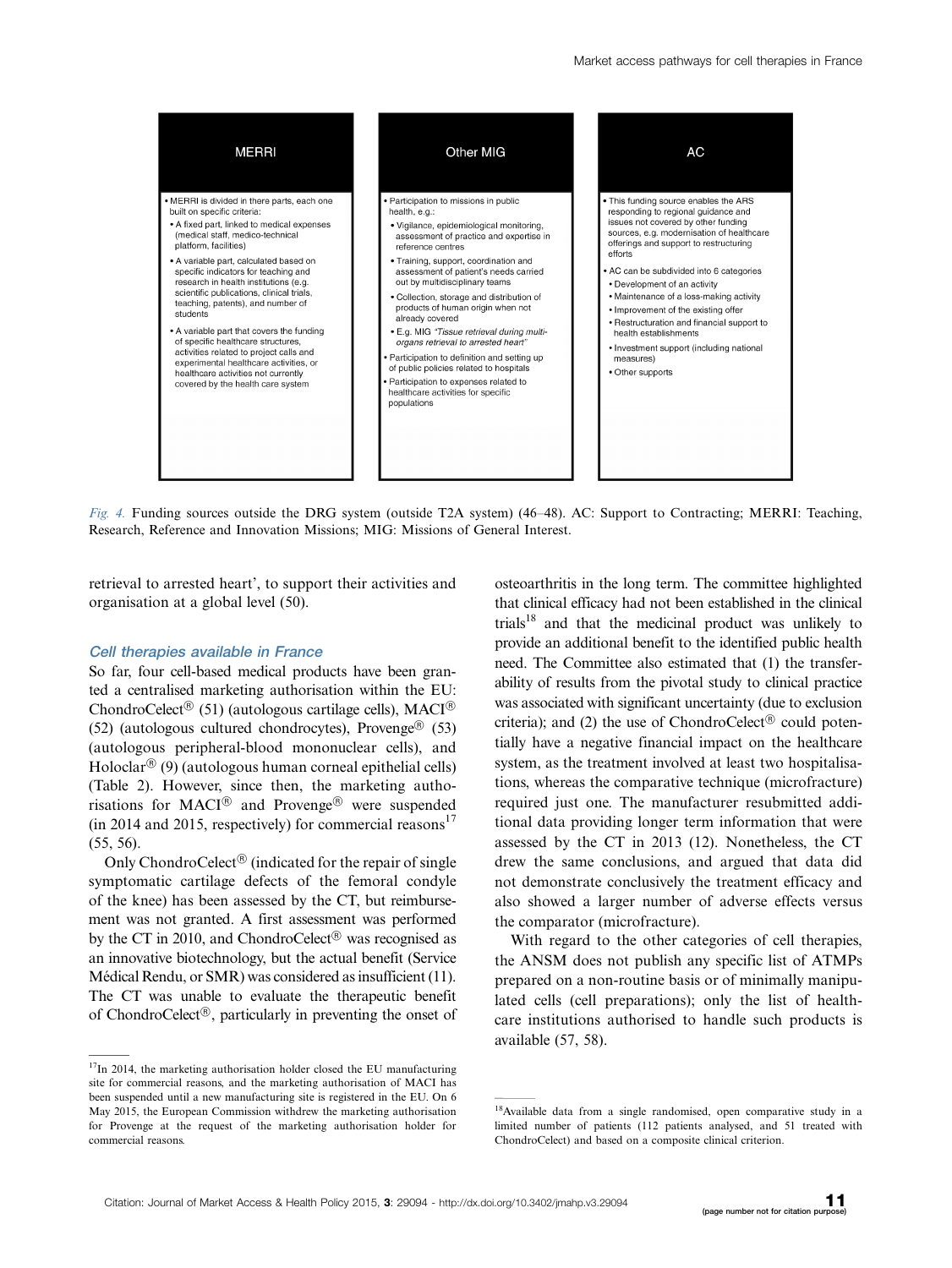| Brand name                 | Manufacturer                     | Active substance                                                                                              | Therapeutic area | Indication                                                                                                                                                                                                                                                                                                                                           | Pharmaceutical<br>form                                         | Centralised<br>MA date                         | CT opinion                     |
|----------------------------|----------------------------------|---------------------------------------------------------------------------------------------------------------|------------------|------------------------------------------------------------------------------------------------------------------------------------------------------------------------------------------------------------------------------------------------------------------------------------------------------------------------------------------------------|----------------------------------------------------------------|------------------------------------------------|--------------------------------|
| ChondroCelect <sup>®</sup> | <b>TiGenix NV</b>                | Characterised viable<br>autologous cartilage cells<br>expanded ex vivo expressing<br>specific marker proteins | Orthopaedics     | Repair of single symptomatic cartilage<br>defects of the femoral condyle of<br>the knee                                                                                                                                                                                                                                                              | Implantation<br>suspension                                     | 05 October 2009                                | Insufficient<br>actual benefit |
| <b>MACI<sup>®</sup></b>    | Genzyme<br>Europe B.V.           | Implant containing matrix<br>applied characterised<br>autologous cultured<br>chondrocyte                      | Orthopaedics     | Repair of symptomatic, full-thickness<br>cartilage defects of the knee                                                                                                                                                                                                                                                                               | Implantation<br>matrix                                         | 27 June 2013<br>SUSPENDED in<br>2014           | Not<br>evaluated               |
| Provenge <sup>®</sup>      | Dendreon UK<br>Ltd               | Autologous peripheral blood<br>mononuclear cells activated<br>with PAP-GM-CSF<br>(Sipuleucel-T)               | Oncology         | Treatment of asymptomatic or minimally<br>symptomatic metastatic (non-visceral)<br>castrate-resistant prostate cancer in male<br>adults in whom chemotherapy is not yet<br>clinically indicated                                                                                                                                                      | Dispersion for<br>infusion                                     | 06 September<br>2013<br>WITHDRAWN in<br>2015   | Not<br>evaluated               |
| Holoclar $\binom{8}{5}$    | Chiesi<br>Farmaceutici<br>S.p.A. | Ex vivo expanded autologous<br>human corneal epithelial cells<br>containing stem cells                        | Ophthalmology    | Treatment of adult patients with moderate<br>to severe limbal stem cell deficiency<br>(defined by the presence of superficial<br>corneal neovascularisation in at least two<br>corneal quadrants, with central corneal<br>involvement, and severely impaired visual<br>acuity), unilateral or bilateral, due to physical<br>or chemical ocular burns | Living tissue<br>equivalent,<br>Transparent,<br>circular sheet | 17 February<br>2015<br>CONDITIONAL<br>APPROVAL | <b>Not</b><br>evaluated        |

Table 2. Cell-based medicinal products with EU centralised marketing authorisation and CT opinion status (9, 51–54)

MA: marketing authorisation; CT: Transparency Committee.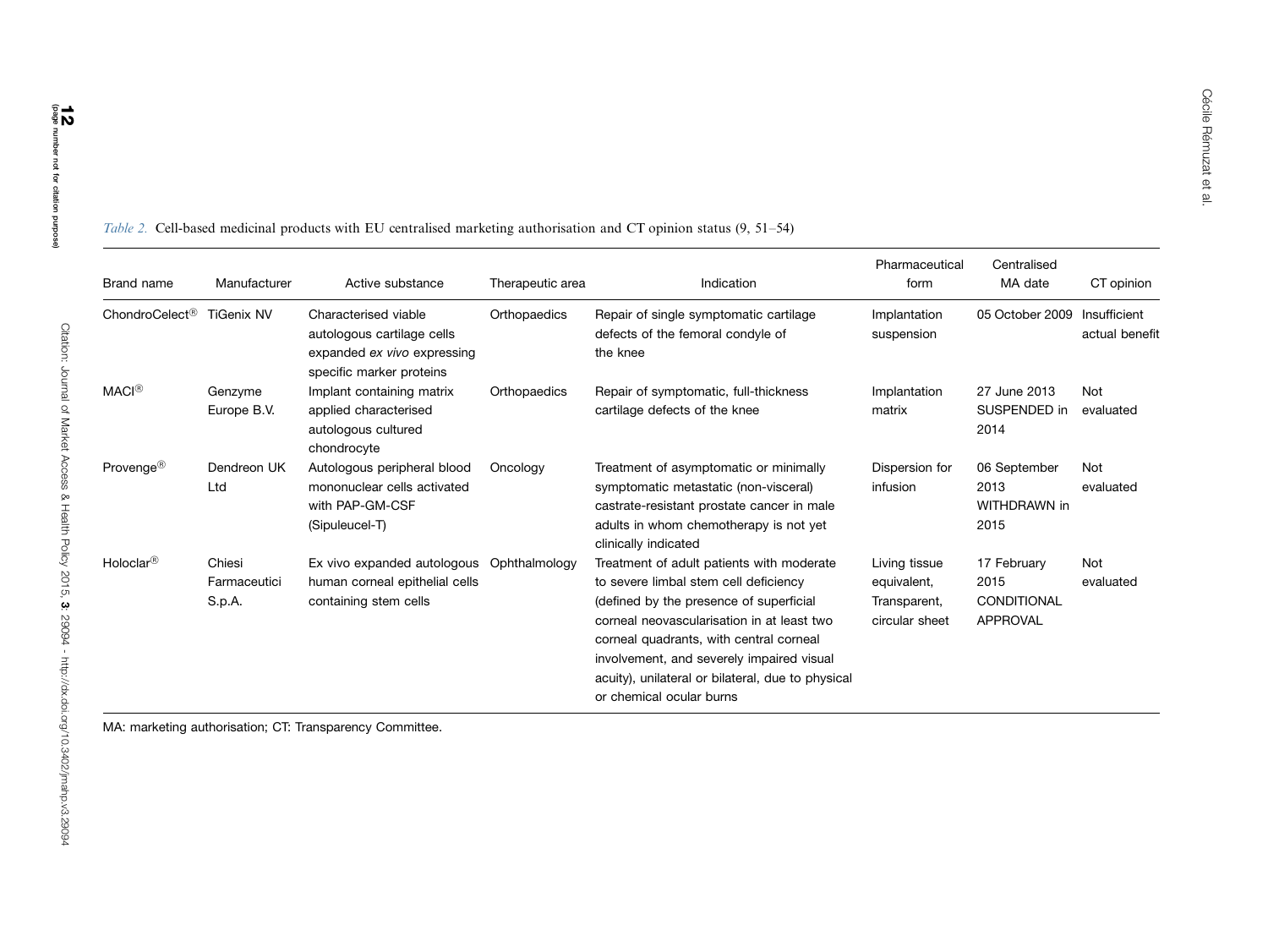

### Market access of cell therapies in France: Roadmap (Fig. 5)

Fig. 5. Market access of cell therapies in France: roadmap. \*Can be associated with drugs/medical procedure. In this case, drug/medical procedure processes apply. \*\*Funding framework for medical devices and non-medicinal cell therapies (used both for ambulatory care and inpatient DRG top-up payments). ANSM: National Agency for the Safety of Medicine and Health Products; ARS: Regional Health Agencies; ATMP: Advanced Therapy Medicinal Product; COMEDIMS: Committee for Medicines and Sterile Medical Devices; CEESP: Economic and Public Health Assessment Committee; CEPS: Economic Committee for Health Care Products; CNEDIMTS: National Committee for the Evaluation of Medical Devices and Health Technologies; CT: Transparency Committee; DGOS: General Directorate of Health Care Supply; DGS: Health General Direction; DRG: Diagnosis Related Group; DSS: Social Security Direction; EMA: European Medicines Agency; HAS: French National Authority for Health; MIGAC: Missions of General Interest and Support to Contracting; MoH: Ministry of Health; SEAP: Department of Medical Procedures Assessment; UNCAM: National Union of Health Insurers.

### **Discussion**

Cell therapies represent a heterogeneous group of therapies with different regulatory classifications that determine the subsequent market access pathways in France.

Although healthcare delivery in France is undergoing decentralisation, the funding decisions for therapeutic interventions remain highly centralised. French authorities have been pro-active in ensuring a clear classification and a regulatory path for all cell therapies; simultaneously, as seen in the past, the funding process remains reactive and progresses in a pragmatic way, where changes in rules and processes are typically based on experience and adjusted as needed. Therefore, more specific funding options could emerge as the number of cell therapies increases and the authorities face the need to structure and stabilise funding. One possible future development is that specific healthcare providers (e.g., hospitals) could be appointed as reference centres for cell therapies indicated in rare and severe diseases,

and funded via a lump sum covering the provision of the procedure and therapy costs through MIGACs.

In France, assessment of cell therapies classified as ATMPs is similar to that for other innovative medicines; the importance of robust clinical study design, comparative evidence, and transferabilityof clinical study results in clinical practice remains. More so than for pharmaceuticals, payers are expected to pay specific attention to the long-term safety and efficacy of cell therapies, which will necessitate collection of long-term real-world data. For highly innovative therapies with substantial improvements in outcomes, the CT is already open to flexible designs and is using a pragmatic approach in its assessment; data quality, clinical relevance, and effect size will determine the degree of this flexibility. France has always shown considerable willingness to reward innovation and to provide patient access, and the relatively high prices and broad access to oncology products (as compared to other European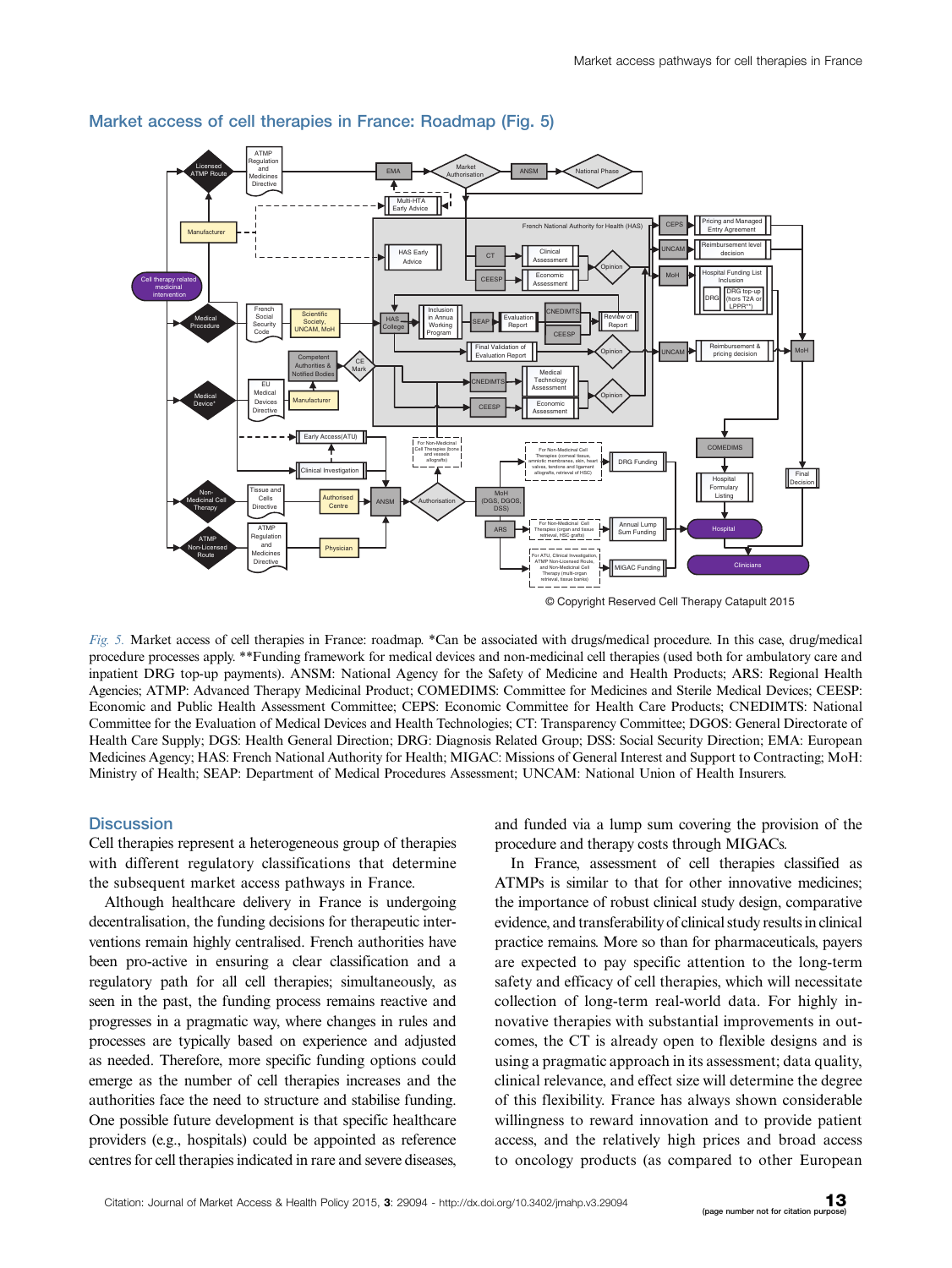countries) are testimony to this practice. It is unlikely that therapies that are indeed innovative from a patient outcome perspective will be denied reimbursement.

The main challenges facing cell therapies relate to price setting, as high manufacturing costs dictate premium prices in order to be commercially viable. Although many cell therapies are anticipated to provide long-term benefits following a single treatment, it will be difficult for payers to reward such therapies for their full benefits upfront, because of uncertainty over long-term performance, and also because of the budget impact concerns.

Managed entry agreements are expected to be applied to many of these therapies, with pricing and reimbursement being conditional upon evidence development and payments being based on actual savings or benefits accrued over a defined period. Also, health economics will increasingly be applied in order to support the translation of clinical outcomes and resource implications to reimbursed price potential, while accounting for affordability.

For hospital exemptions and minimally manipulated cells, the market access and funding situation is quite complex and, in many cases, relies on non-permanent funding options (e.g., hors T2A or LPPR) except when a sufficient DRG tariff is already available. This highlights the need for a full understanding of the various temporary funding opportunities that occur early in a product lifecycle and the adoption of a stepwise approach to secure permanent funding.

It is important to note that the funding arrangements for minimally manipulated cell therapies described here might change in the future. As highly innovative minimally manipulated cell therapies are emerging with the potential to deliver substantial incremental benefits to the patient and the healthcare system over existing therapeutic alternatives, the way these will be assessed for reimbursement and funding in the future could mirror the licensed ATMP processes.

Although it is not expected that hospital exemptions will replace centrally approved products, they might be used tactically by payers to delay market access of centrally approved products that come in at a higher price. This could potentially be used in price negotiations by arguing that patients have access to a therapeutic option, thus possibly delaying the time to market and reducing the reimbursed price potential.

The pathway for medical procedure funding is not straightforward, and it is associated with substantial uncertainty. The HAS receives more medical procedure applications than they can review, and a prioritisation is performed that in certain cases can delay review by several years. In addition, the medical procedure review process does not allow any price negotiation. The assessment and funding processes for cell therapies that include new procedures are expected to be two-fold (i.e., separately for the therapy and the procedure).

# Conclusion and strategic recommendations for manufacturers

Cell therapy is a complex and heterogeneous category of medical interventions, meaning several funding options and market access pathways apply; it is therefore vital for manufacturers to have a clear understanding of the relevant market access processes in France. This complexity, along with the reactive way in which funding is updated, highlights the importance for the industry to communicate and establish relationships and partnerships with key stakeholders, such as key opinion leaders in the relevant fields (physicians and researchers); national-, regional-, and local-level payers; hospital management; patient associations; administration; and key institutions.

The licensed ATMP route is the most attractive, as it provides data and market exclusivity (under regulatory legislation) in addition to having a highly standardised and therefore more predictable market access pathway. For ATMPs indicated in rare and/or severe conditions and demonstrating a substantial clinical benefit, France is expected to favour early access to such therapies; in other cases, stringent evidence requirements are expected. Reimbursed early access exists in France through the ATU scheme, and is of high strategic importance as it can reduce time to market by up to 2 years.

Obtaining funding on top of DRG tariffs is instrumental for access and uptake of ATMPs used in hospitals. Manufacturers of cell therapies with a substantial procedure component need to be aware that the medical procedure pathway remains extremely time-consuming and uncertain, and this is unlikely to improve in the coming years. Therefore, it is highly important to carefully map existing tariffs and understand how any funding gaps can be addressed, to minimise the risk of undergoing a lengthy procedure assessment.

Furthermore, opportunities exist to obtain ad-hoc funding for evidence generation regarding cell therapy use and real-life outcomes. It should be noted that this is limited to treatments with particularly promising therapeutic features, and would be less likely to be applied in cases where there are only small incremental improvements in clinical benefit. Such evidence generation activities provide an opportunity for the manufacturer to gain experience in the French healthcare system and also engage with key opinion leaders and achieve support.

Very limited experience is available in terms of cell therapies that have gone through the French HTA for pricing and reimbursement, meaning that great uncertainties remain concerning their assessment. Therefore, manufacturers should enter into dialogue with HTA agencies at an early stage to reduce uncertainty and mitigate these risks.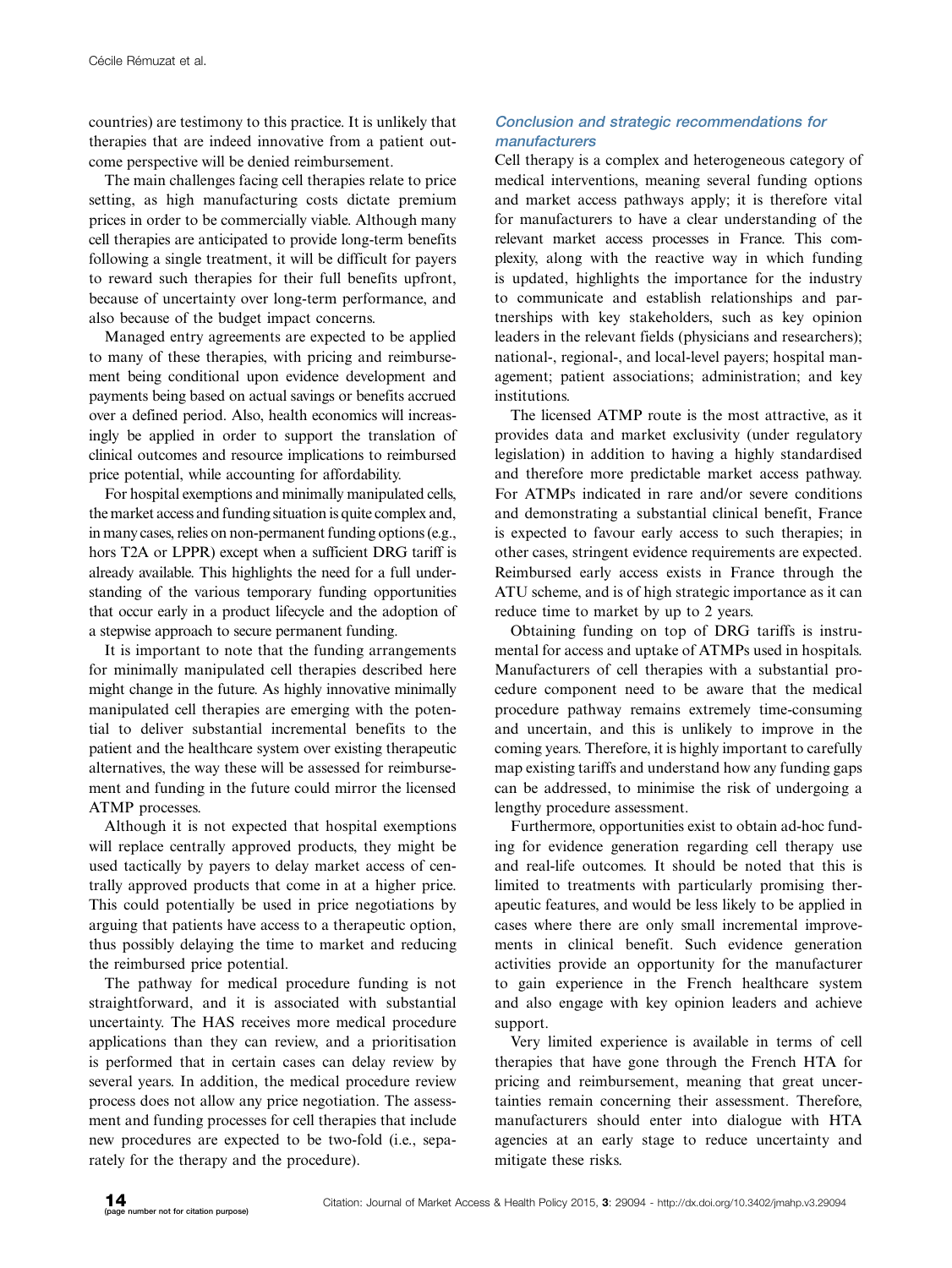### Conflict of interest and funding

The authors have been funded by the Cell Therapy Catapult Limited to conduct this study.

### **References**

- 1. American Society of Gene and Cell Therapy. Cell therapy and cell therapy defined. Available from: [http://www.asgct.](http://www.asgct.org/general-public/educational-resources/gene-therapy--and-cell-therapy-defined) [org/general-public/educational-resources/gene-therapy--and](http://www.asgct.org/general-public/educational-resources/gene-therapy--and-cell-therapy-defined)[cell-therapy-defined](http://www.asgct.org/general-public/educational-resources/gene-therapy--and-cell-therapy-defined) [cited 21 May 2015].
- 2. EUR-Lex. Directive 2004/23/EC of the European Parliament and of the Council of 31 March 2004 on setting standards of quality and safety for the donation, procurement, testing, processing, preservation, storage and distribution of human tissues and cells. Available from: [http://eur-lex.europa.eu/legal-content/EN/](http://eur-lex.europa.eu/legal-content/EN/TXT/?qid=1432582657286&uri=CELEX:32004L0023) [TXT/?qid](http://eur-lex.europa.eu/legal-content/EN/TXT/?qid=1432582657286&uri=CELEX:32004L0023)=[1432582657286&ur](http://eur-lex.europa.eu/legal-content/EN/TXT/?qid=1432582657286&uri=CELEX:32004L0023)i=[CELEX:32004L0023](http://eur-lex.europa.eu/legal-content/EN/TXT/?qid=1432582657286&uri=CELEX:32004L0023) [cited 21 May 2015].
- 3. EUR-Lex. Directive 2001/83/EC of the European Parliament and of the Council of 6 November 2001 on the community code relating to medicinal products for human use. Available from: [http://eur-lex.europa.eu/legal-content/en/ALL/?uri](http://eur-lex.europa.eu/legal-content/en/ALL/?uri=CELEX:32001L0083) [CELEX:32001L0083](http://eur-lex.europa.eu/legal-content/en/ALL/?uri=CELEX:32001L0083) [cited 21 May 2015].
- 4. EUR-Lex. Regulation (EC) No 1394/2007 of the European Parliament and of the Council of 13 November 2007 on advanced therapy medicinal products and amending directive 2001/83/ EC and regulation (EC) No 726/2004. Available from: [http://](http://eur-lex.europa.eu/legal-content/EN/ALL/?uri=CELEX:32007R1394) [eur-lex.europa.eu/legal-content/EN/ALL/?uri](http://eur-lex.europa.eu/legal-content/EN/ALL/?uri=CELEX:32007R1394)=[CELEX:32007](http://eur-lex.europa.eu/legal-content/EN/ALL/?uri=CELEX:32007R1394) [R1394](http://eur-lex.europa.eu/legal-content/EN/ALL/?uri=CELEX:32007R1394) [cited 21 May 2015].
- 5. Human Tissue Authority (HTA). Advanced therapy medicinal products regulation and quality and safety regulations. 2008. Available from: [https://www.hta.gov.uk/policies/atmp-regulation](https://www.hta.gov.uk/policies/atmp-regulation-and-quality-and-safety-regulations)[and-quality-and-safety-regulations](https://www.hta.gov.uk/policies/atmp-regulation-and-quality-and-safety-regulations) [cited 21 May 2015].
- 6. European Medicines Agency (EMA). Reflection paper on classification of advanced therapy medicinal products. 2014. Available from: [http://www.ema.europa.eu/docs/en\\_GB/document\\_library/](http://www.ema.europa.eu/docs/en_GB/document_library/Scientific_guideline/2014/06/WC500169466.pdf) [Scientific\\_guideline/2014/06/WC500169466.pdf](http://www.ema.europa.eu/docs/en_GB/document_library/Scientific_guideline/2014/06/WC500169466.pdf) [cited 21 May 2015].
- 7. European Commission. Report from the commission to the European Parliament and the Council in accordance with article 25 of regulation (EC) no 1394/2007 of the European Parliament and of the Council on advanced therapy medicinal products and amending directive 2001/83/EC and regulation (EC) no 726/2004. 2014. Available from: [http://ec.europa.eu/](http://ec.europa.eu/health/files/advtherapies/2014_atmp/atmp_en.pdf) [health/files/advtherapies/2014\\_atmp/atmp\\_en.pdf](http://ec.europa.eu/health/files/advtherapies/2014_atmp/atmp_en.pdf) [cited 21 May 2015].
- 8. Salmikangas P, European Medicines Agency (EMA). Five years post-advanced therapy medicinal products (ATMP) regulation implementation. Presented at APEC Harmonization Center -Health Sciences Authority Cell- and Tissue-based Therapeutic Products (AHC-HSA CTT) Workshop, Singapore, 1-3 July 2014.
- 9. European Medicines Agency. Find medicine. Holoclar®: EPARproduct information. 2014. Available from: [http://www.ema.](http://www.ema.europa.eu/docs/en_GB/document_library/EPAR_-_Public_assessment_report/human/002450/WC500183405.pdf) [europa.eu/docs/en\\_GB/document\\_library/EPAR\\_-\\_Public\\_as](http://www.ema.europa.eu/docs/en_GB/document_library/EPAR_-_Public_assessment_report/human/002450/WC500183405.pdf)[sessment\\_report/human/002450/WC500183405.pdf](http://www.ema.europa.eu/docs/en_GB/document_library/EPAR_-_Public_assessment_report/human/002450/WC500183405.pdf) [cited 21 May 2015].
- 10. Agence Nationale de Sécurité du Médicament et des Produits de Santé (ANSM). Médicaments de thérapie innovante et préparations cellulaires à finalité thérapeutique. Le contexte réglementaire des médicaments de thérapie innovante. Available from: [http://](http://ansm.sante.fr/L-ANSM2/Medicaments-de-therapie-innovante-et-preparations-cellulaires-a-finalite-therapeutique/Le-contexte-reglementaire-des-medicaments-de-therapie-innovante/(offset)/0) [ansm.sante.fr/L-ANSM2/Medicaments-de-therapie-innovante](http://ansm.sante.fr/L-ANSM2/Medicaments-de-therapie-innovante-et-preparations-cellulaires-a-finalite-therapeutique/Le-contexte-reglementaire-des-medicaments-de-therapie-innovante/(offset)/0)[et-preparations-cellulaires-a-finalite-therapeutique/Le-contexte](http://ansm.sante.fr/L-ANSM2/Medicaments-de-therapie-innovante-et-preparations-cellulaires-a-finalite-therapeutique/Le-contexte-reglementaire-des-medicaments-de-therapie-innovante/(offset)/0)[reglementaire-des-medicaments-de-therapie-innovante/\(offset\)/0](http://ansm.sante.fr/L-ANSM2/Medicaments-de-therapie-innovante-et-preparations-cellulaires-a-finalite-therapeutique/Le-contexte-reglementaire-des-medicaments-de-therapie-innovante/(offset)/0) [cited 21 May 2015].
- 11. Haute Autorité de Santé (HAS). Transparency committee opinion, Chondrocelect®. 2010. Available from: [http://www.has](http://www.has-sante.fr/portail/upload/docs/application/pdf/2010-10/chondrocelect_-_ct_-_8020.pdf)[sante.fr/portail/upload/docs/application/pdf/2010-10/chondroce](http://www.has-sante.fr/portail/upload/docs/application/pdf/2010-10/chondrocelect_-_ct_-_8020.pdf)lect - ct - 8020.pdf [cited 21 May 2015].
- 12. Haute Autorité de Santé (HAS). Transparency committee opinion, Chondrocelect®. 2013. Available from: [http://www.has-sante.](http://www.has-sante.fr/portail/upload/docs/evamed/CT-12555_CHONDROCELECT_Ins_AvisPostAud_CT12555.pdf) [fr/portail/upload/docs/evamed/CT-12555\\_CHONDROCELECT\\_](http://www.has-sante.fr/portail/upload/docs/evamed/CT-12555_CHONDROCELECT_Ins_AvisPostAud_CT12555.pdf) [Ins\\_AvisPostAud\\_CT12555.pdf](http://www.has-sante.fr/portail/upload/docs/evamed/CT-12555_CHONDROCELECT_Ins_AvisPostAud_CT12555.pdf) [cited 21 May 2015].
- 13. Rémuzat C, Toumi M, Falissard B. New drug regulations in France: what are the impacts on market access? Part 1 overview of new drug regulations in France. J Market Access Health Policy 2013; 1: 20891, doi: [http://dx.doi.org/10.3402/](http://dx.doi.org/10.3402/jmahp.v1i0.20891) [jmahp.v1i0.20891](http://dx.doi.org/10.3402/jmahp.v1i0.20891)
- 14. Spielvogel N, Moussaoui S. Agence Nationale de Sécurité du Médicament et des Produits de Santé (ANSM). La nouvelle réglementation des médicaments de thérapie innovante préparés ponctuellement (MTI-PP). 2013. Available from: [http://](http://ansm.sante.fr/var/ansm_site/storage/original/application/f80ae4921aed052cb8672a3ef1ba38c2.pdf) [ansm.sante.fr/var/ansm\\_site/storage/original/application/f80ae](http://ansm.sante.fr/var/ansm_site/storage/original/application/f80ae4921aed052cb8672a3ef1ba38c2.pdf) [4921aed052cb8672a3ef1ba38c2.pdf](http://ansm.sante.fr/var/ansm_site/storage/original/application/f80ae4921aed052cb8672a3ef1ba38c2.pdf) [cited 21 May 2015].
- 15. EUR-Lex. Council directive 93/42/EEC of 14 June 1993 concerning medical devices. Available from: [http://eur-lex.europa.](http://eur-lex.europa.eu/legal-content/en/ALL/?uri=CELEX:31993L0042) [eu/legal-content/en/ALL/?uri](http://eur-lex.europa.eu/legal-content/en/ALL/?uri=CELEX:31993L0042)=[CELEX:31993L0042](http://eur-lex.europa.eu/legal-content/en/ALL/?uri=CELEX:31993L0042) [cited 21 May 2015].
- 16. EUR-Lex. Directive 90/385/CEE du Conseil, du 20 juin 1990, concernant le rapprochement des législations des États membres relatives aux dispositifs médicaux implantables actifs. Available from: [http://eur-lex.europa.eu/legal-content/FR/TXT/](http://eur-lex.europa.eu/legal-content/FR/TXT/?uri=CELEX:31990L0385) [?ur](http://eur-lex.europa.eu/legal-content/FR/TXT/?uri=CELEX:31990L0385)i=[CELEX:31990L0385](http://eur-lex.europa.eu/legal-content/FR/TXT/?uri=CELEX:31990L0385) [cited 21 May 2015].
- 17. Lopes S, Marty C, Berdai B. PHIS pharma profile France 2011. 2011. Available from: [http://whocc.goeg.at/Literaturliste/](http://whocc.goeg.at/Literaturliste/Dokumente/CountryInformationReports/PHIS_Pharma%20Profile%20FR_2011_final.pdf) [Dokumente/CountryInformationReports/PHIS\\_Pharma Profile](http://whocc.goeg.at/Literaturliste/Dokumente/CountryInformationReports/PHIS_Pharma%20Profile%20FR_2011_final.pdf) [FR\\_2011\\_final.pdf](http://whocc.goeg.at/Literaturliste/Dokumente/CountryInformationReports/PHIS_Pharma%20Profile%20FR_2011_final.pdf) [cited 21 May 2015].
- 18. Grandfils N. Institute for Research and Documentation in Health Economics (IRDES) drug price setting and regulation in France. 2008. Available from: [http://www.irdes.fr/Espace](http://www.irdes.fr/EspaceAnglais/Publications/WorkingPapers/DT16DrugPriceSettingRegulationFrance.pdf) [Anglais/Publications/WorkingPapers/DT16DrugPriceSetting](http://www.irdes.fr/EspaceAnglais/Publications/WorkingPapers/DT16DrugPriceSettingRegulationFrance.pdf) [RegulationFrance.pdf](http://www.irdes.fr/EspaceAnglais/Publications/WorkingPapers/DT16DrugPriceSettingRegulationFrance.pdf) [cited 21 May 2015].
- 19. Alliance Nationale pour les Sciences de la Vie et de la Sante´ (Aviesan). Médicament: remboursement. Available from: [http://](http://www.aviesan.fr/fr/aviesan/accueil/menu-header/vademecum-reglementaire/medicament-remboursement) [www.aviesan.fr/fr/aviesan/accueil/menu-header/vademecum](http://www.aviesan.fr/fr/aviesan/accueil/menu-header/vademecum-reglementaire/medicament-remboursement)[reglementaire/medicament-remboursement](http://www.aviesan.fr/fr/aviesan/accueil/menu-header/vademecum-reglementaire/medicament-remboursement) [cited 21 May 2015].
- 20. Direction Générale de l'Offre de Soins(DGOS). Guide méthodologique pour l'élaboration des CPOM (contrats pluriannuels d'objectifs et de moyens). 2012. Available from: [http://](http://www.sante.gouv.fr/IMG/pdf/Guide_CPOM_2012.pdf) [www.sante.gouv.fr/IMG/pdf/Guide\\_CPOM\\_2012.pdf](http://www.sante.gouv.fr/IMG/pdf/Guide_CPOM_2012.pdf) [cited 21 May 2015].
- 21. Comité Economique des Produits de Santé (CEPS). Rapport d'activités 2013. October 2014. Available from: [http://www.](http://www.sante.gouv.fr/IMG/pdf/Rapport_d_activite_du_CEPS_en_2013_version_francaise_.pdf) [sante.gouv.fr/IMG/pdf/Rapport\\_d\\_activite\\_du\\_CEPS\\_en\\_2013\\_](http://www.sante.gouv.fr/IMG/pdf/Rapport_d_activite_du_CEPS_en_2013_version_francaise_.pdf) [version\\_francaise\\_.pdf](http://www.sante.gouv.fr/IMG/pdf/Rapport_d_activite_du_CEPS_en_2013_version_francaise_.pdf) [cited 21 May 2015].
- 22. Ministère de la Santé. Le conseil de l'hospitalisation. 2015. Available from: [http://www.sante.gouv.fr/le-conseil-de-l-hospitalisation.](http://www.sante.gouv.fr/le-conseil-de-l-hospitalisation.html) [html](http://www.sante.gouv.fr/le-conseil-de-l-hospitalisation.html) [cited 21 May 2015].
- 23. Haute Autorité de Santé (HAS). Choix méthodologiques pour l'évaluation économique à la HAS. 2011. Available from: [http://www.has-sante.fr/portail/upload/docs/application/pdf/](http://www.has-sante.fr/portail/upload/docs/application/pdf/2011-11/guide_methodo_vf.pdf) [2011-11/guide\\_methodo\\_vf.pdf](http://www.has-sante.fr/portail/upload/docs/application/pdf/2011-11/guide_methodo_vf.pdf) [cited 21 May 2015].
- 24. Haute Autorité de Santé (HAS). Dépôt d'un dossier en vue d'un avis d'efficience. Available from: [http://www.has-sante.fr/](http://www.has-sante.fr/portail/jcms/c_1627022/fr/depot-dun-dossier-en-vue-dun-avis-defficience) [portail/jcms/c\\_1627022/fr/depot-dun-dossier-en-vue-dun-avis](http://www.has-sante.fr/portail/jcms/c_1627022/fr/depot-dun-dossier-en-vue-dun-avis-defficience)[defficience](http://www.has-sante.fr/portail/jcms/c_1627022/fr/depot-dun-dossier-en-vue-dun-avis-defficience) [cited 21 May 2015].
- 25. Toumi M, Rémuzat C, El Hammi E, Millier A, Aballéa S, Chouaid C, et al. Current process and future path for health economic assessment of pharmaceuticals in France. J Market Access Health Policy 2015; 3: 27902, doi: [http://dx.doi.org/10.](http://dx.doi.org/10.3402/jmahp.v3.27902) [3402/jmahp.v3.27902](http://dx.doi.org/10.3402/jmahp.v3.27902)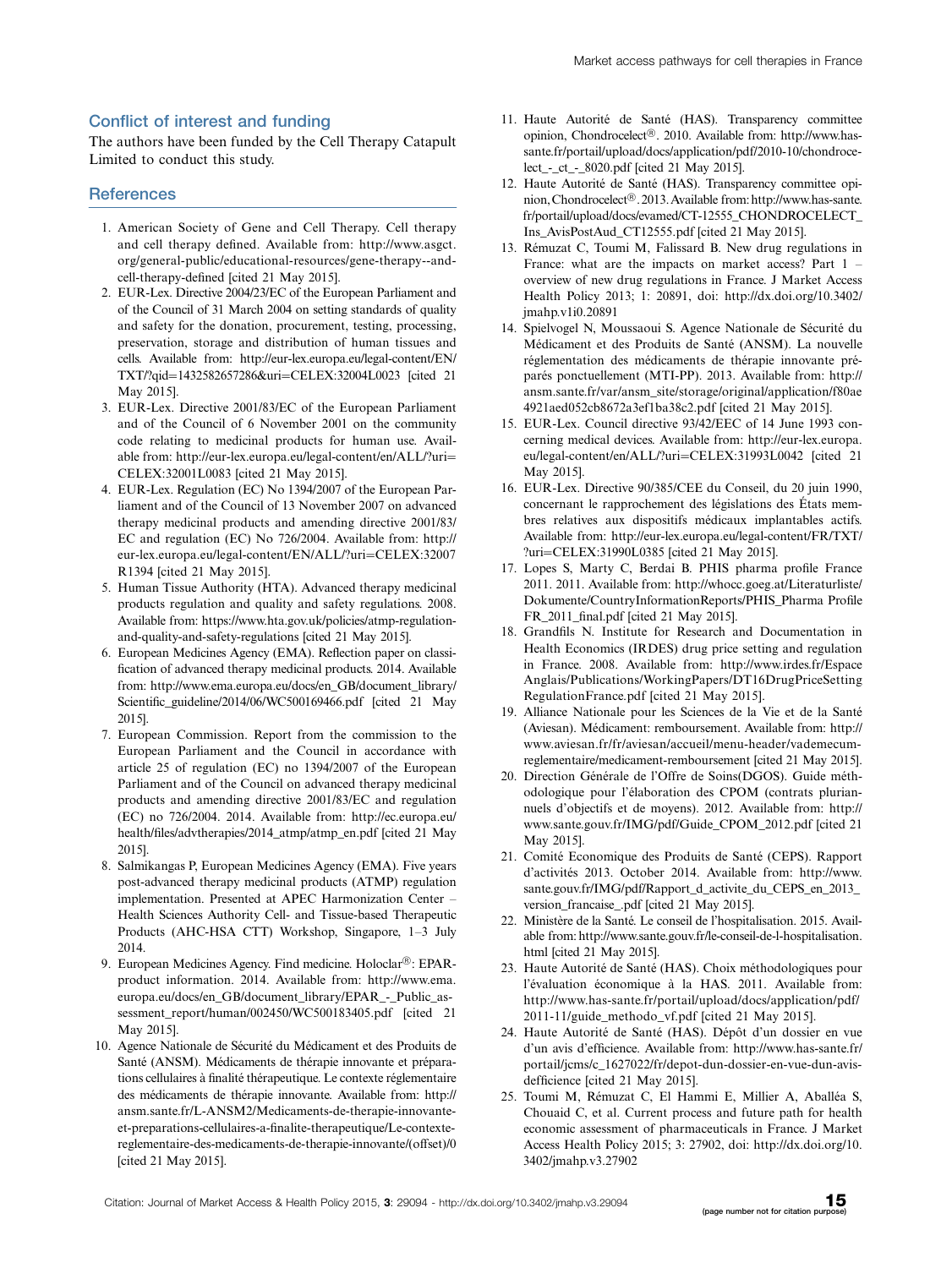- 26. Haute Autorité de Santé (HAS). Modalités pratiques de dépôt d'un dossier auprès de la CNEDiMTS. Available from: [http://](http://www.has-sante.fr/portail/jcms/c_464498/fr/modalites-pratiques-de-depot-d-un-dossier-aupres-de-la-cnedimts) [www.has-sante.fr/portail/jcms/c\\_464498/fr/modalites-pratiques](http://www.has-sante.fr/portail/jcms/c_464498/fr/modalites-pratiques-de-depot-d-un-dossier-aupres-de-la-cnedimts)[de-depot-d-un-dossier-aupres-de-la-cnedimts](http://www.has-sante.fr/portail/jcms/c_464498/fr/modalites-pratiques-de-depot-d-un-dossier-aupres-de-la-cnedimts) [cited 21May 2015].
- 27. Haute Autorité de Santé (HAS). Medical device assessment in France. Guidebook. December 2009. Available from: [http://www.](http://www.has-sante.fr/portail/jcms/c_930908/fr/medical-device-assessment-in-france-guidebook) [has-sante.fr/portail/jcms/c\\_930908/fr/medical-device-assessment](http://www.has-sante.fr/portail/jcms/c_930908/fr/medical-device-assessment-in-france-guidebook)[in-france-guidebook](http://www.has-sante.fr/portail/jcms/c_930908/fr/medical-device-assessment-in-france-guidebook) [cited 21 May 2015].
- 28. Haute Autorité de Santé (HAS). Modalités de dépôt d'un dossier de demande d'évaluation d'acte professionnel. Available from: [http://www.has-sante.fr/portail/jcms/c\\_1714581/fr/](http://www.has-sante.fr/portail/jcms/c_1714581/fr/modalites-de-depot-d-un-dossier-de-demande-d-evaluation-d-acte-professionnel) [modalites-de-depot-d-un-dossier-de-demande-d-evaluation-d](http://www.has-sante.fr/portail/jcms/c_1714581/fr/modalites-de-depot-d-un-dossier-de-demande-d-evaluation-d-acte-professionnel)[acte-professionnel](http://www.has-sante.fr/portail/jcms/c_1714581/fr/modalites-de-depot-d-un-dossier-de-demande-d-evaluation-d-acte-professionnel) [cited 21 May 2015].
- 29. Haute Autorité de Santé (HAS). La Commission nationale d'évaluation des dispositifis médicaux et des technologies de santé CNEDiMTS. 2013. Available from: [http://www.has-sante.fr/por](http://www.has-sante.fr/portail/upload/docs/application/pdf/2009-12/brochure_presentation_cnedimts_02.pdf)[tail/upload/docs/application/pdf/2009-12/brochure\\_presentation\\_](http://www.has-sante.fr/portail/upload/docs/application/pdf/2009-12/brochure_presentation_cnedimts_02.pdf) [cnedimts\\_02.pdf](http://www.has-sante.fr/portail/upload/docs/application/pdf/2009-12/brochure_presentation_cnedimts_02.pdf) [cited 21 May 2015].
- 30. Legifrance. Décret n° 94-568 du 8 Juillet 1994 relatif aux autorisations temporaires d'utilisation de certains médicaments à usage humain et modifiant le code de la santé publique. Available from: [http://www.legifrance.gouv.fr/affichTexte.do;jsessionid](http://www.legifrance.gouv.fr/affichTexte.do;jsessionid=F8FC33F9212BFED6C2BA857D7294680B.tpdila23v_2?cidTexte=JORFTEXT000000548364&dateTexte=) [F8FC33F9212BFED6C2BA857D7294680B.tpdila23v\\_2?cidTexte](http://www.legifrance.gouv.fr/affichTexte.do;jsessionid=F8FC33F9212BFED6C2BA857D7294680B.tpdila23v_2?cidTexte=JORFTEXT000000548364&dateTexte=) [JORFTEXT000000548364&dateTexte](http://www.legifrance.gouv.fr/affichTexte.do;jsessionid=F8FC33F9212BFED6C2BA857D7294680B.tpdila23v_2?cidTexte=JORFTEXT000000548364&dateTexte=) = [cited 21 May 2015].
- 31. Agence Nationale de Sécurité du Médicament (ANSM). Autorisation Temporaire d'Utilisation. 2014. Available from: [http://](http://www.ansm.sante.fr/var/ansm_site/storage/original/application/8b4ff0c69a8f8d2aa1861f5fd1eca48c.pdf) [www.ansm.sante.fr/var/ansm\\_site/storage/original/application/](http://www.ansm.sante.fr/var/ansm_site/storage/original/application/8b4ff0c69a8f8d2aa1861f5fd1eca48c.pdf) [8b4ff0c69a8f8d2aa1861f5fd1eca48c.pdf](http://www.ansm.sante.fr/var/ansm_site/storage/original/application/8b4ff0c69a8f8d2aa1861f5fd1eca48c.pdf) [cited 21 May 2015].
- 32. Degrassat-Theas A, Paubel P, Parent de CO, Le PC, Sinegre M. Temporary authorization for use: does the French patient access programme for unlicensed medicines impact market access after formal licensing? Pharmacoeconomics. 2013; 31: 335-43.
- 33. Agence Nationale de Sécurité du Médicament (ANSM). Avis aux demandeurs d'Autorisation Temporaire d'Utilisation (ATU). 2014. Available from: [http://ansm.sante.fr/var/ansm\\_](http://ansm.sante.fr/var/ansm_site/storage/original/application/4f191bc9d089ec7e25c82f219f42ad63.pdf) [site/storage/original/application/4f191bc9d089ec7e25c82f219f42](http://ansm.sante.fr/var/ansm_site/storage/original/application/4f191bc9d089ec7e25c82f219f42ad63.pdf) [ad63.pdf](http://ansm.sante.fr/var/ansm_site/storage/original/application/4f191bc9d089ec7e25c82f219f42ad63.pdf) [cited 21 May 2015].
- 34. Agence Nationale de Sécurité du Médicament (ANSM). Autorisations temporaires d'utilisation (ATU). Available from: [http://ansm.sante.fr/Activites/Autorisations-temporaires-d](http://ansm.sante.fr/Activites/Autorisations-temporaires-d-utilisation-ATU/Qu-est-ce-qu-une-autorisation-temporaire-d-utilisation/%28offset%29/0)[utilisation-ATU/Qu-est-ce-qu-une-autorisation-temporaire](http://ansm.sante.fr/Activites/Autorisations-temporaires-d-utilisation-ATU/Qu-est-ce-qu-une-autorisation-temporaire-d-utilisation/%28offset%29/0)[d-utilisation/%28offset%29/0](http://ansm.sante.fr/Activites/Autorisations-temporaires-d-utilisation-ATU/Qu-est-ce-qu-une-autorisation-temporaire-d-utilisation/%28offset%29/0) [cited 21 May 2015].
- 35. Legifrance. Article R5121-83 du code de la santé publique Modifié par Décret n°2012-1483 du 27 décembre 2012 – art. 11 (V). Available from: [http://www.legifrance.gouv.fr/affich](http://www.legifrance.gouv.fr/affichCodeArticle.do?idArticle=LEGIARTI000026886544&cidTexte=LEGITEXT000006072665) [CodeArticle.do?idArticle=LEGIARTI000026886544&cidTexte=](http://www.legifrance.gouv.fr/affichCodeArticle.do?idArticle=LEGIARTI000026886544&cidTexte=LEGITEXT000006072665) [LEGITEXT000006072665](http://www.legifrance.gouv.fr/affichCodeArticle.do?idArticle=LEGIARTI000026886544&cidTexte=LEGITEXT000006072665) [cited 21 May 2015].
- 36. Legifrance. Article R5126-104 du code de la santé publique 2013. Available from: [http://www.legifrance.gouv.fr/affichCode](http://www.legifrance.gouv.fr/affichCodeArticle.do;jsessionid=BE434B5FF38FD1865365D0EDC6547F99.tpdjo04v_1?idArticle=LEGIARTI000006915441&cidTexte=LEGITEXT000006072665&dateTexte=20090130) [Article.do;jsessionid=BE434B5FF38FD1865365D0EDC6547F99.](http://www.legifrance.gouv.fr/affichCodeArticle.do;jsessionid=BE434B5FF38FD1865365D0EDC6547F99.tpdjo04v_1?idArticle=LEGIARTI000006915441&cidTexte=LEGITEXT000006072665&dateTexte=20090130) [tpdjo04v\\_1?idArticle=LEGIARTI000006915441&cidTexte=](http://www.legifrance.gouv.fr/affichCodeArticle.do;jsessionid=BE434B5FF38FD1865365D0EDC6547F99.tpdjo04v_1?idArticle=LEGIARTI000006915441&cidTexte=LEGITEXT000006072665&dateTexte=20090130) [LEGITEXT000006072665&dateTexte=20090130](http://www.legifrance.gouv.fr/affichCodeArticle.do;jsessionid=BE434B5FF38FD1865365D0EDC6547F99.tpdjo04v_1?idArticle=LEGIARTI000006915441&cidTexte=LEGITEXT000006072665&dateTexte=20090130) [cited 21 May 2015].
- 37. Legifrance. Article L. 162-16-5-1 du code de la santé publique Modifié par LOI n°2013-1203 du 23 décembre 2013 – art. 48. Available from: [http://www.legifrance.gouv.fr/affichCodeArticle.](http://www.legifrance.gouv.fr/affichCodeArticle.do?cidTexte=LEGITEXT000006073189&idArticle=LEGIARTI000017828274&dateTexte) [do?cidTexte=LEGITEXT000006073189&idArticle=LEGIAR-](http://www.legifrance.gouv.fr/affichCodeArticle.do?cidTexte=LEGITEXT000006073189&idArticle=LEGIARTI000017828274&dateTexte)[TI000017828274&dateTexte](http://www.legifrance.gouv.fr/affichCodeArticle.do?cidTexte=LEGITEXT000006073189&idArticle=LEGIARTI000017828274&dateTexte) [cited 21 May 2015].
- 38. Legifrance. LOI nº 2013-1203 du 23 décembre 2013 de financement de la sécurité sociale pour 2014. Available from: [http://www.legifrance.gouv.fr/affichTexte.do;jsessionid](http://www.legifrance.gouv.fr/affichTexte.do;jsessionid=7631859E1D9B36E479ADA2895D9406D9.tpdjo02v_2?cidTexte=JORFTEXT000028372809&dateTexte=20140925)=[7631859](http://www.legifrance.gouv.fr/affichTexte.do;jsessionid=7631859E1D9B36E479ADA2895D9406D9.tpdjo02v_2?cidTexte=JORFTEXT000028372809&dateTexte=20140925) [E1D9B36E479ADA2895D9406D9.tpdjo02v\\_2?cidTexte](http://www.legifrance.gouv.fr/affichTexte.do;jsessionid=7631859E1D9B36E479ADA2895D9406D9.tpdjo02v_2?cidTexte=JORFTEXT000028372809&dateTexte=20140925)=[JORF](http://www.legifrance.gouv.fr/affichTexte.do;jsessionid=7631859E1D9B36E479ADA2895D9406D9.tpdjo02v_2?cidTexte=JORFTEXT000028372809&dateTexte=20140925) [TEXT000028372809&dateTexte](http://www.legifrance.gouv.fr/affichTexte.do;jsessionid=7631859E1D9B36E479ADA2895D9406D9.tpdjo02v_2?cidTexte=JORFTEXT000028372809&dateTexte=20140925)[20140925](http://www.legifrance.gouv.fr/affichTexte.do;jsessionid=7631859E1D9B36E479ADA2895D9406D9.tpdjo02v_2?cidTexte=JORFTEXT000028372809&dateTexte=20140925) [cited 21 May 2015].
- 39. Direction Générale de l'Offre de Soins(DGOS). Instruction N8DGOS/PF4/2014/33relative au programme de recherche

translationnelle, au programme hospitalier de recherche clinique, au programme de recherche médico-économique, au programme de recherche sur la performance du système de soins, au programme de recherche infirmière et paramédicale, pour l'année 2014. 2014. Available from: [http://circulaire.legifrance.gouv.fr/](http://circulaire.legifrance.gouv.fr/index.php?action=afficherCirculaire&hit=1&retourAccueil=1&r=37900) [index.php?action](http://circulaire.legifrance.gouv.fr/index.php?action=afficherCirculaire&hit=1&retourAccueil=1&r=37900)=[afficherCirculaire&hit](http://circulaire.legifrance.gouv.fr/index.php?action=afficherCirculaire&hit=1&retourAccueil=1&r=37900)=[1&retourAccueil](http://circulaire.legifrance.gouv.fr/index.php?action=afficherCirculaire&hit=1&retourAccueil=1&r=37900)= [1&r](http://circulaire.legifrance.gouv.fr/index.php?action=afficherCirculaire&hit=1&retourAccueil=1&r=37900)=[37900](http://circulaire.legifrance.gouv.fr/index.php?action=afficherCirculaire&hit=1&retourAccueil=1&r=37900) [cited 21 May 2015].

- 40. Ministère des Affaires Sociales, de la Santé et des Droits des Femmes. Prise en charge de l'innovation par la DGOS: de la recherche clinique à la diffusion aux patients. 2013. Available from: [http://www.sante.gouv.fr/prise-en-charge-de-l-innovation](http://www.sante.gouv.fr/prise-en-charge-de-l-innovation-par-la-dgos-de-la-recherche-clinique-a-la-diffusion-aux-patients.html)[par-la-dgos-de-la-recherche-clinique-a-la-diffusion-aux-patients.](http://www.sante.gouv.fr/prise-en-charge-de-l-innovation-par-la-dgos-de-la-recherche-clinique-a-la-diffusion-aux-patients.html) [html](http://www.sante.gouv.fr/prise-en-charge-de-l-innovation-par-la-dgos-de-la-recherche-clinique-a-la-diffusion-aux-patients.html) [cited 21 May 2015].
- 41. Legifrance. LOI nº 2008-1330 du 17 décembre 2008 de financement de la sécurité sociale pour 2009. Available from: [http://www.legifrance.gouv.fr/affichTexte.do?cidTexte](http://www.legifrance.gouv.fr/affichTexte.do?cidTexte=JORFTEXT000019942966)=[JORF](http://www.legifrance.gouv.fr/affichTexte.do?cidTexte=JORFTEXT000019942966) [TEXT000019942966](http://www.legifrance.gouv.fr/affichTexte.do?cidTexte=JORFTEXT000019942966) [cited 21 May 2015].
- 42. Legifrance. LOI nº 2014-1554 du 22 décembre 2014 de financement de la sécurité sociale pour 2015. Available from: [http://www.legifrance.gouv.fr/affichTexte.do?cidTexte](http://www.legifrance.gouv.fr/affichTexte.do?cidTexte=JORFTEXT000029953502&categorieLien=id)=[JORF](http://www.legifrance.gouv.fr/affichTexte.do?cidTexte=JORFTEXT000029953502&categorieLien=id) [TEXT000029953502&categorieLien](http://www.legifrance.gouv.fr/affichTexte.do?cidTexte=JORFTEXT000029953502&categorieLien=id)=[id](http://www.legifrance.gouv.fr/affichTexte.do?cidTexte=JORFTEXT000029953502&categorieLien=id) [cited 21 May 2015].
- 43. Legifrance. Décret n° 2015-179 du 16 février 2015 fixant les procédures applicables au titre de la prise en charge prévue à l'article L. 165-1-1 du code de la sécurité sociale. Available from: [http://www.legifrance.gouv.fr/affichTexte.do?cidTexte](http://www.legifrance.gouv.fr/affichTexte.do?cidTexte=JORFTEXT000030252103&categorieLien=id)=[JORF](http://www.legifrance.gouv.fr/affichTexte.do?cidTexte=JORFTEXT000030252103&categorieLien=id) [TEXT000030252103&categorieLien](http://www.legifrance.gouv.fr/affichTexte.do?cidTexte=JORFTEXT000030252103&categorieLien=id)=[id](http://www.legifrance.gouv.fr/affichTexte.do?cidTexte=JORFTEXT000030252103&categorieLien=id) [cited 21 May 2015].
- 44. Legifrance. Article L165-1-1 du code de la sécurité sociale. Available from: [http://www.legifrance.gouv.fr/affichCodeArticle.](http://www.legifrance.gouv.fr/affichCodeArticle.do?cidTexte=LEGITEXT000006073189&idArticle=LEGIARTI000019948861&dateTexte=&categorieLien=cid) [do?cidTexte=LEGITEXT000006073189&idArticle=LEGIAR-](http://www.legifrance.gouv.fr/affichCodeArticle.do?cidTexte=LEGITEXT000006073189&idArticle=LEGIARTI000019948861&dateTexte=&categorieLien=cid)[TI000019948861&dateTexte=&categorieLien=cid](http://www.legifrance.gouv.fr/affichCodeArticle.do?cidTexte=LEGITEXT000006073189&idArticle=LEGIARTI000019948861&dateTexte=&categorieLien=cid) [cited 21 May 2015].
- 45. Syndicat National de l'Industrie des Technologies Médicales (SNITEM)/Haute Autorité de Santé (HAS). Présentation séminaire, Journée de rencontre «HAS/SNITEM». 2015. Available from: [http://www.systematic-paris-region.org/sites/default/](http://www.systematic-paris-region.org/sites/default/files/content/actualites/attachments/Pr%C3%A9sentation%20S%C3%A9minaire%20Rencontre%20HAS.pdf) [files/content/actualites/attachments/Pr%C3%A9sentation S%C3%](http://www.systematic-paris-region.org/sites/default/files/content/actualites/attachments/Pr%C3%A9sentation%20S%C3%A9minaire%20Rencontre%20HAS.pdf) [A9minaire Rencontre HAS.pdf](http://www.systematic-paris-region.org/sites/default/files/content/actualites/attachments/Pr%C3%A9sentation%20S%C3%A9minaire%20Rencontre%20HAS.pdf) [cited 21 May 2015].
- 46. Direction Générale de l'Offre de Soins(DGOS). Guide de contractualisation des dotations finançant les missions d'intérêt général. Version 1. 2012. Available from: [http://www.sante.gouv.](http://www.sante.gouv.fr/le-guide-de-contractualisation-des-dotations-financant-les-missions-d-interet-general-mig.html) [fr/le-guide-de-contractualisation-des-dotations-financant-les](http://www.sante.gouv.fr/le-guide-de-contractualisation-des-dotations-financant-les-missions-d-interet-general-mig.html)[missions-d-interet-general-mig.html](http://www.sante.gouv.fr/le-guide-de-contractualisation-des-dotations-financant-les-missions-d-interet-general-mig.html) [cited 21 May 2015].
- 47. Ministère du Travail, de l'Emploi et de la Santé. Rapport 2011 au Parlement sur les missions d'intérêt général et l'aide à la contractualisation (MIGAC). Available from: [http://www.](http://www.sante.gouv.fr/IMG/pdf/Rapport_MIGAC_au_Parlement_2011_3-0_090911.pdf) [sante.gouv.fr/IMG/pdf/Rapport\\_MIGAC\\_au\\_Parlement\\_2011\\_](http://www.sante.gouv.fr/IMG/pdf/Rapport_MIGAC_au_Parlement_2011_3-0_090911.pdf) [3-0\\_090911.pdf](http://www.sante.gouv.fr/IMG/pdf/Rapport_MIGAC_au_Parlement_2011_3-0_090911.pdf) [cited 21 May 2015].
- 48. Direction Générale de l'Offre de Soins (DGOS). Guide de délégation des dotations concourant aux aides à la contractualisation. 2011. Available from: [http://circulaire.legifrance.](http://circulaire.legifrance.gouv.fr/pdf/2011/08/cir_33576.pdf) [gouv.fr/pdf/2011/08/cir\\_33576.pdf](http://circulaire.legifrance.gouv.fr/pdf/2011/08/cir_33576.pdf) [cited 21 May 2015].
- 49. Sénat. Les MIGAC: Un enjeu à la croisée des réformes du système hospitalier. 2011. Available from: [http://www.senat.fr/](http://www.senat.fr/rap/r10-686/r10-6861.html) [rap/r10-686/r10-6861.html](http://www.senat.fr/rap/r10-686/r10-6861.html) [cited 21 May 2015].
- 50. Agence de la Biomédecine. Modalités de financement 2014 des activités de prélèvement et de greffe d'organes, de tissus et de cellules souches hématopoïétiques. Available from: [http://www.](http://www.agence-biomedecine.fr/IMG/pdf/plaquette_financement_t2a2014.pdf) [agence-biomedecine.fr/IMG/pdf/plaquette\\_financement\\_t2a2014.](http://www.agence-biomedecine.fr/IMG/pdf/plaquette_financement_t2a2014.pdf) [pdf](http://www.agence-biomedecine.fr/IMG/pdf/plaquette_financement_t2a2014.pdf) [cited 21 May 2015].
- 51. European Medicines Agency. Find medicine. ChondroCelect<sup>®</sup>: EPAR-product information. 2009. Available from: [http://www.](http://www.ema.europa.eu/docs/en_GB/document_library/EPAR_-_Product_Information/human/000878/WC500026031.pdf) [ema.europa.eu/docs/en\\_GB/document\\_library/EPAR\\_-\\_Product\\_](http://www.ema.europa.eu/docs/en_GB/document_library/EPAR_-_Product_Information/human/000878/WC500026031.pdf) [Information/human/000878/WC500026031.pdf](http://www.ema.europa.eu/docs/en_GB/document_library/EPAR_-_Product_Information/human/000878/WC500026031.pdf) [cited 21 May 2015].
- 52. European Medicines Agency. Find medicine. MACI<sup>®</sup>: EPAR - product information. 2013. Available from: [http://www.ema.](http://www.ema.europa.eu/docs/en_GB/document_library/EPAR_-_Product_Information/human/002522/WC500145886.pdf)